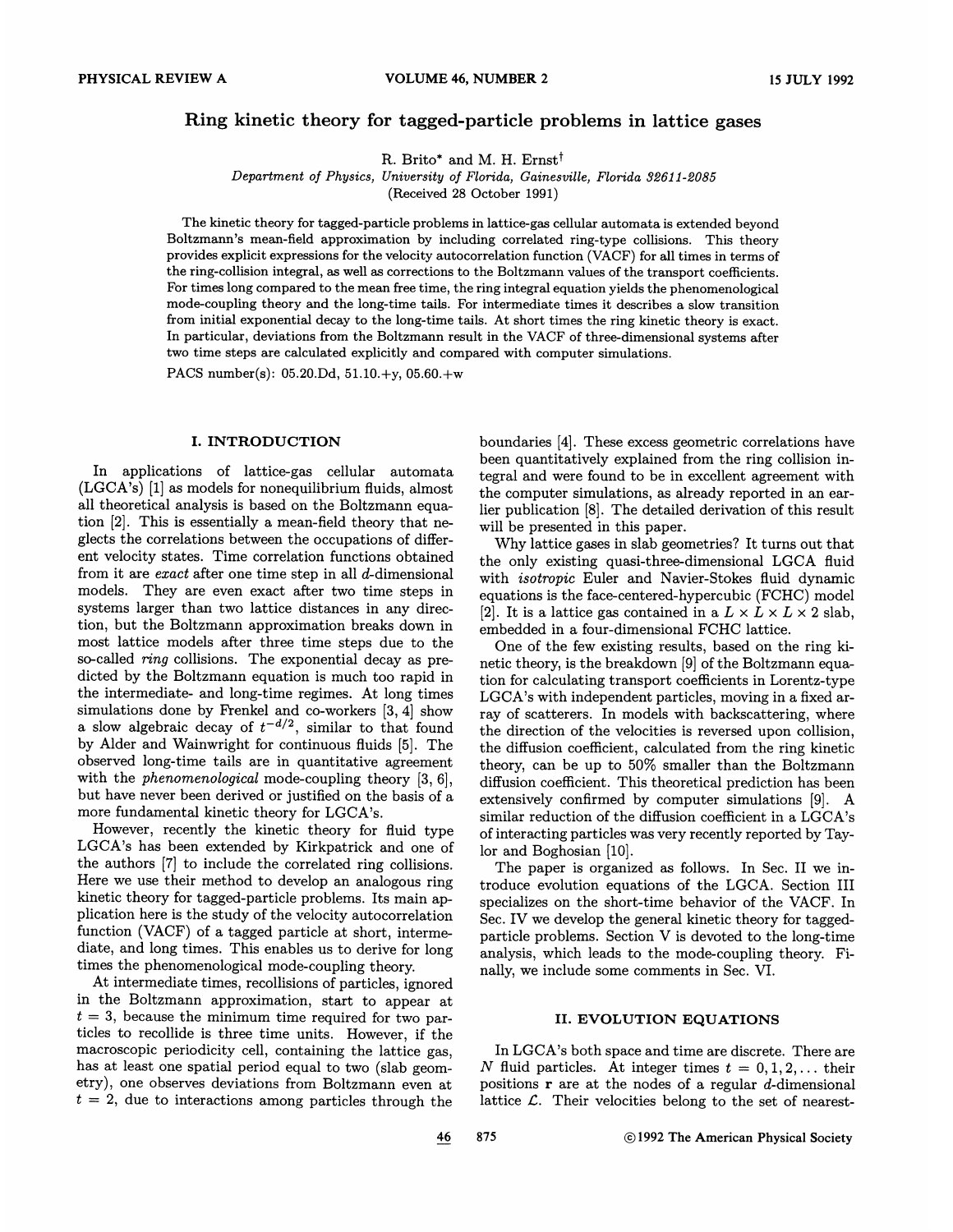neighbor and possibly next-nearest-neighbor lattice vectors  $\{c_i\}$  with  $i = 0, \ldots, b - 1$ , where b is called the bit number. The lattice is contained in a periodic box with minimum in the active is contained in a periodic box when<br> $L_{\alpha}$  lattice spacings in the  $\alpha$  direction  $(\alpha = x, y, \dots, d)$ . The number of sites V is then  $V = L_x L_y \cdots L_d$ . We impose the Fermi exclusion rule, in which no two particles can be at the same node with the same velocity. The occupation numbers  $n_i(\mathbf{r}, t)$  are equal to 1 if the channel  $c_i$  at node r is occupied at time t and 0 otherwise. The state of a LGCA at time  $t$  is fully determined by specifying the set  $\{n_i(\mathbf{r}, t)\}\$ for all **r**, *i*. The dynamics only conserves particle number and momentum, but not energy.

In order to calculate the VACF one needs to include a tagged particle in the system and register its trajectory. The tagged particle behaves as a fluid particle, but carries a tag. As a consequence, if we "switch off" the tag, we would only see the dynamics of the underlying fluid. During collision the tag redistributes among the fluid particles according to certain collision rules. There are many ways to choose such rules (see Ref. [11] for a detailed analysis). Here we only consider the so-called *maximally ran*dom collision rules, introduced by Frenkel and co-workers in their computer simulations [3, 12]. In this case the tag redistributes randomly among the output particles at the same node, regardless of any velocity changes from input to output particles. For a completely filled lattice, the tagged particle becomes a random walker on a regular lattice. The time evolution of a LGCA consists of two steps: collision and propagation. Here  $\nu_i(\mathbf{r},t)$  denotes the occupation number for the tagged particle at the integer time and  $I_i$  the collision operator that depends on the collisions between fluid-fluid and fluid-tagged particles. The collision step can be represented as

$$
\nu_i'(\mathbf{r},t) = \nu_i(\mathbf{r},t) + I_i(n(t),\nu(t)).
$$
\n(2.1)

The prime denotes the value of the occupation number at time  $t+ |\epsilon|$  with  $t = 0, 1, 2, \ldots$ . After the collision has taken place, the particles are translated to the nearest neighbors. This is the streaming step, which can be represented as

$$
\nu_i'(\mathbf{r},t) = \nu_i(\mathbf{r} + \mathbf{c}_i, t + 1) \equiv S_i \nu_i(\mathbf{r},t + 1). \tag{2.2}
$$

Here  $S_i$  is the streaming operator which shifts the argument **r** to **r** + **c**<sub>*i*</sub>. It may also be represented as a  $bV \times bV$ matrix  $S_{ij}(\mathbf{r}, \mathbf{r}') = \delta_{ij}\delta(\mathbf{r}', \mathbf{r} + \mathbf{c}_i)$  with  $i = 0, 1, ..., b - 1$ and  $\mathbf{r} \in \mathcal{L}$ . Combining these two equations, we get the forward evolution equation with  $t = 0, 1, 2, \ldots$  for the tagged particle as

$$
\nu_i(\mathbf{r}+\mathbf{c}_i,t+1)=\nu_i(\mathbf{r},t)+I_i(n(t),\nu(t)).\qquad(2.3)
$$

A similar equation exists for the fluid particles, where  $\nu$  is replaced by  $n$  and  $I$  by the appropriate collision operator  $\overline{I}$  for fluid particles. In subsequent sections, it will be convenient to also have a backward evolution equation [7], expressing  $\nu_i(-t-1)$  in terms of  $\nu(-t)$ ,  $n(-t)$ . As collision rules are invariant under reversal of velocities, the collision step becomes

$$
\nu_i(\mathbf{r}, -t) = \nu'_i(\mathbf{r}, -t) + I_i(n'(-t), \nu'(-t)),
$$
  
\n
$$
\nu'_i(\mathbf{r}, -t) = \nu_i(\mathbf{r} + \mathbf{c}_i, -t + 1) = S_i \nu_i(\mathbf{r}, -t + 1).
$$
\n(2.4)

The combination of both expressions yields the backward<br>evolution equation  $(t > 0)$ :

$$
\nu_i(\mathbf{r}, -t-1) = S_i \nu_i(\mathbf{r}, -t) + I_i(Sn(-t), S\nu(-t)), \quad (2.5)
$$

where the operator S shifts the argument r in  $n_i$  to  $\mathbf{r}+\mathbf{c}_i$ , and where all occupation numbers are taken at the integer values  $-t = 0, -1, -2, \ldots$ . Further analysis of the collision operator  $I_i$  is now required. As there is at most one tagged particle in the system,  $I_i$  is *linear* in the occupation number  $\nu$ . However, it is a nonlinear function of the occupation numbers  $n$ , i.e., in a  $b$  bits model the collision term  $I_i$  contains at most  $(b-1)$  n's, each referring to *different* velocity channels  $c_i$ . Iterating the evolution equation t times gives an exact series for  $\nu_i(\mathbf{r}, t)$ expressed as a polynomial of degree  $b<sup>t</sup> - 1$  in the occupation numbers,  $n_k(\mathbf{r}',0)$ . The collision operator  $I_i(n,\nu)$ can be expanded in fluctuations around equilibrium by writing

$$
\delta n_i(\mathbf{r},t) = n_i(\mathbf{r},t) - \langle n_i \rangle = n_i(\mathbf{r},t) - f. \tag{2.6}
$$

Here  $\langle \rangle$  denotes an average over an equilibrium ensemble,<br>and  $\langle n_i \rangle = f = \rho/b$  is the reduced density  $(0 \le f \le 1)$ . Expansion of the collision operator yields then

$$
I_i(n,\nu) = \sum_{\lambda=1}^b \Omega_{ii_1\cdots i_\lambda}^{(\lambda)} \nu_{i_1} \delta n_{i_2} \cdots \delta n_{i_\lambda}
$$

$$
\equiv \Omega_{ij}^{(1)} \nu_j + \Omega_i[\nu n \cdots n], \qquad (2.7)
$$

where summation convention and the relation  $I_i(\langle n\rangle,\langle\nu\rangle)=0$  have been used. The second subscript of  $\Omega^{(\lambda)}$  is always referring to the tagged particle, while the third, fourth, etc. (if present) refer to fluid particles. Some properties of the  $\Omega$  coefficients are as follows:

- (i)  $\Omega_{ii_1i_2\cdots i_{\lambda}}^{(\lambda)}$  is symmetric in the labels  $(i_2 \cdots i_{\lambda})$  of the fluid particles.
- (ii)  $\Omega_{ii_1 \cdots i_\lambda}^{(\lambda)}$  vanishes if at least one pair of the indice out of  $(i_1 \cdots i_\lambda)$  is equal.
- (iii)  $\Omega_{ij}^{(1)}$  is the linearized collision operator that enter in the Boltzmann equation. Furthermore,  $\Omega_{ii}^{(1)}$  is symmetric in  $i$  and  $j$ .

In the following we will frequently use the schematic notation  $\Omega_i$  to denote all terms in Eq. (2.7) with  $\lambda \geq 2$ . To conclude this section we give some equal time correlation functions, which will be needed later on:

$$
\langle \nu_i(\mathbf{r}) \rangle = \langle \nu \rangle = 1/bV,
$$
  
\n
$$
\langle \nu_j(\mathbf{r}) \nu_i(\mathbf{r}') \rangle = \delta_{ij}\delta(\mathbf{r}, \mathbf{r}') \langle \nu \rangle,
$$
  
\n
$$
\langle \nu_j(\mathbf{r}') \delta n_i(\mathbf{r}) \rangle = \delta_{ij}\delta(\mathbf{r}, \mathbf{r}') \langle \nu \rangle (1 - f),
$$
  
\n
$$
\langle \delta n_i(\mathbf{r}) \delta n_j(\mathbf{r}') \rangle = \delta_{ij}\delta(\mathbf{r}, \mathbf{r}')\kappa,
$$
  
\n
$$
\langle \nu_i(\mathbf{r}) \nu_j(\mathbf{r}') \delta n_k(\mathbf{r}'') \rangle
$$
  
\n
$$
= \delta_{ij}\delta_{jk}\delta(\mathbf{r}, \mathbf{r}')\delta(\mathbf{r}', \mathbf{r}'') \langle \nu \rangle (1 - f), \quad (2.8)
$$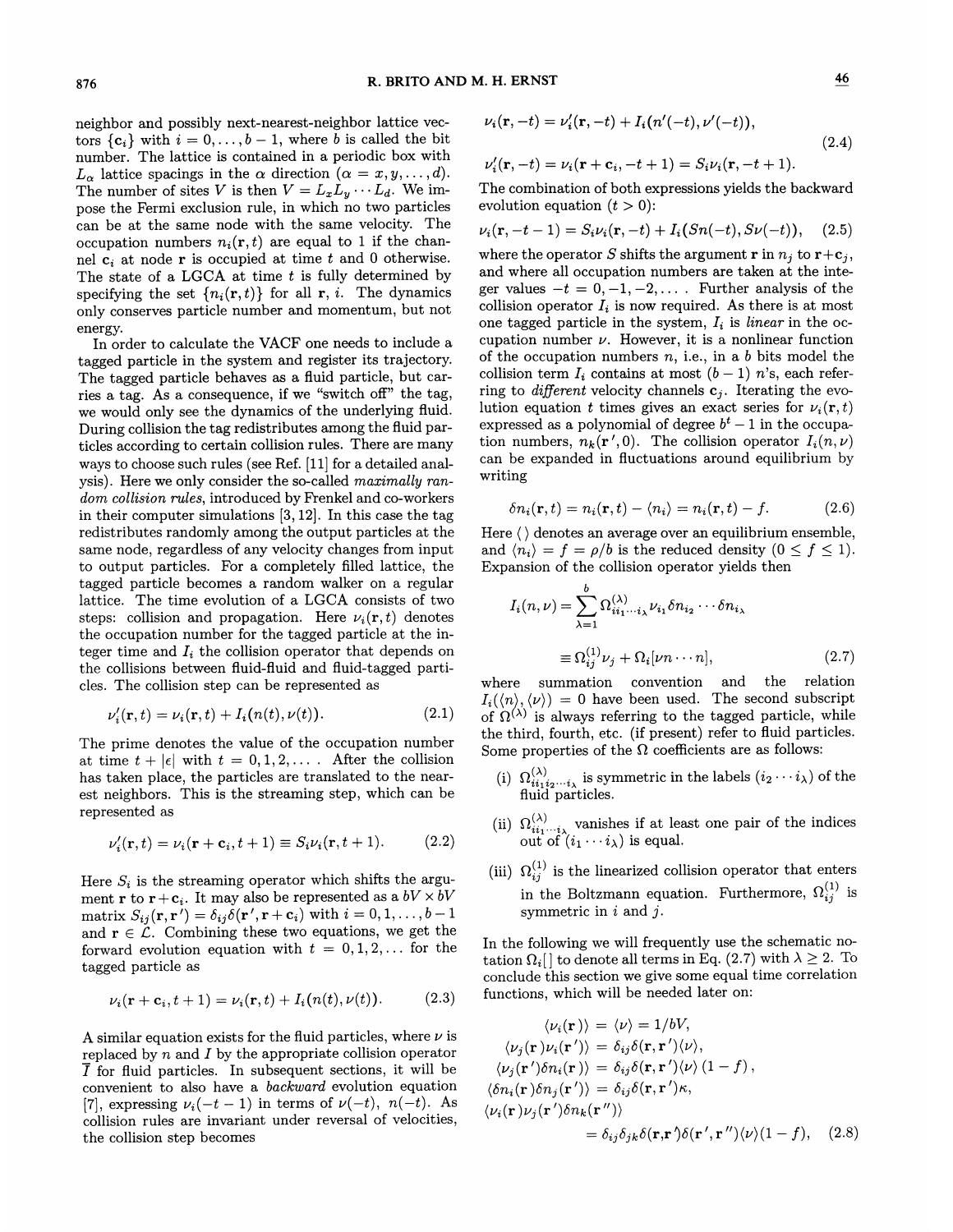with  $\kappa = f(1 - f)$ . The two- and three-point correlation functions vanish unless both velocities and positions are the same. These averages can be extended to four-, five-, etc. point correlation functions.

### III. SHORT- TIME BEHAVIOR

Once we have defined the dynamics of the tagged particle, we can introduce the object of study of this paper, the VACF,

$$
\phi_x(t) = \langle v_x(t)v_x(0) \rangle, \tag{3.1}
$$

where  $v_x(t)$  is the x component of the velocity of the tagged particle at time  $t$ . In terms of the occupation numbers, the velocity of the tagged particle is  $v_x(t) =$  $\sum_{\mathbf{r}, i} c_{ix} \nu_i(\mathbf{r}, t)$ . Therefore Eq. (3.1) can be written as

$$
\phi_x(t) = V \sum_{\mathbf{r},ij} c_{ix} c_{jx} \langle \nu_i(\mathbf{r},t) \nu_j(\mathbf{0},0) \rangle, \tag{3.2}
$$

where translational invariance has been used. The diffusion coefficient  $D$  is given in terms of the VACF by a Green-Kubo relation

$$
D = \frac{1}{2}\phi_x(0) + \sum_{t=1}^{\infty} \phi_x(t).
$$
 (3.3)

With the help of Eq. (2.8) we can obtain the value at  $t = 0$  of the VACF as

$$
\phi_x(0) = \langle v_x^2(0) \rangle = \frac{1}{b} \sum_i c_{ix}^2 \equiv c_0^2, \tag{3.4}
$$

where  $c_0^2$  is the speed of sound of an athermal LGCA.

We are now interested in the VACF after a few time steps, starting with  $t = 1$ . Using the evolution equation (2.3) and the expansion of the collision operator (2.7), we find

$$
\phi_x(1) = V \sum_{\mathbf{r},ij} c_{ix} c_{jx} \left\langle \nu_j(\mathbf{0}) \left( S_i^{-1} \nu_i(\mathbf{r}) + S_i^{-1} \sum_{\lambda=1}^b \Omega_{ii_1 \cdots i_\lambda}^{(\lambda)} \nu_{i_1}(\mathbf{r}) \cdots \delta n_{i_\lambda}(\mathbf{r}) \right) \right\rangle, \tag{3.5}
$$

where all occupation numbers  $\nu$  and  $\delta n$  are taken at time  $t = 0$ . Next we use translational invariance to let the adjoint operator of  $S_i^{-1}$  act on  $\nu_j(0)$ , giving  $\nu_j(c_i)$ . Consider the first term in Eq. (3.5). It yields, on account of Eq. (2.8),

$$
\langle S_i \nu_j(\mathbf{0}) \nu_i(\mathbf{r}) \rangle = \langle \nu \rangle \delta_{ij} \delta(\mathbf{r}, \mathbf{c}_i). \tag{3.6}
$$

Similarly the term with  $\Omega^{(1)}$  in Eq. (3.5) gives

$$
\langle S_i \nu_j(\mathbf{0}) \Omega_{ii_1}^{(1)} \nu_{i_1}(\mathbf{r}) \rangle = \langle \nu \rangle \Omega_{ij}^{(1)} \delta(\mathbf{r}, \mathbf{c}_i). \tag{3.7}
$$

Contributions from terms with  $\lambda \geq 2$  are vanishing, because all indices  $i_1, \ldots, i_\lambda$  are necessarily different on account of property (ii) below Eq. (2.7). The average of a single  $\delta n$  is vanishing. The exact result for the VACF after one time step in matrix notation is then

$$
\phi_x(1) = \frac{1}{b}c_x(1 + \Omega^{(1)})c_x,\tag{3.8}
$$

where  $c_x$  stands for a b vector with components  $c_{ix}$  $(i = 0, 1, 2, \ldots, b - 1)$ . For most of the existing LGCA models such as Frisch-Hasslacher-Pomeau (FHP), FCHC, eight- and nine-bit models, one can prove that c is an eigenvector of  $\Omega^{(1)}$  with eigenvalue  $-\omega$  [11]. In that case Eq. (3.8) simplifies to

$$
\phi(1) = c_0^2 (1 - \omega). \tag{3.9}
$$

For tagged-particle models with maximally random collision rules the eigenvalue is [11]

$$
1 - \omega = \frac{1 - f}{(b - 1)f} [1 - (1 - f)^{b - 1}], \tag{3.10}
$$

independent of the dimensionality and the collision rules of the underlying LGCA fluid. It was already mentioned in Sec. II that the Boltzmann approximation is obtained by keeping only the term  $\Omega^{(1)}$  in the expansion (2.7). Equation (3.8) shows then that Boltzmann is exact for  $t = 1$ . We will show below that the Boltzmann approximation is also exact for  $t = 2$  if the shortest linear dimension of the lattice is larger than 2.

Following steps  $(3.6)$ – $(3.8)$ , i.e., writing the evolution  ${\rm equation}\,\, (2.3)\,\, {\rm as}\,\, \nu_i({\bf r}+{\bf c}_i,t+1)=\nu_i({\bf r},t)+\Omega_{ij}^{(1)}\nu_j({\bf r},t),$ we obtain in Boltzmann approximation

$$
\phi_B(t) = \frac{1}{b} c_x \left( 1 + \Omega^{(1)} \right)^t c_x = c_0^2 (1 - \omega)^t. \tag{3.11}
$$

The diffusion coefficient in Boltzmann approximation follows immediately:

$$
D = c_0^2 \left(\frac{1}{\omega} - \frac{1}{2}\right). \tag{3.12}
$$

Although the Boltzmann approximation predicts the long-time behavior incorrectly (exponential instead of algebraic decay), its value for the diffusion coefficient is very good. The disagreement between Boltzmann and very accurate computer simulations is less than 1% for all densities (see Ref. [4]).

Next we consider the VACF after two time steps, which requires the evaluation of  $\nu_i(\mathbf{r}, 2)$ . If we use the forward evolution equation (2.3) twice, we generate a huge num-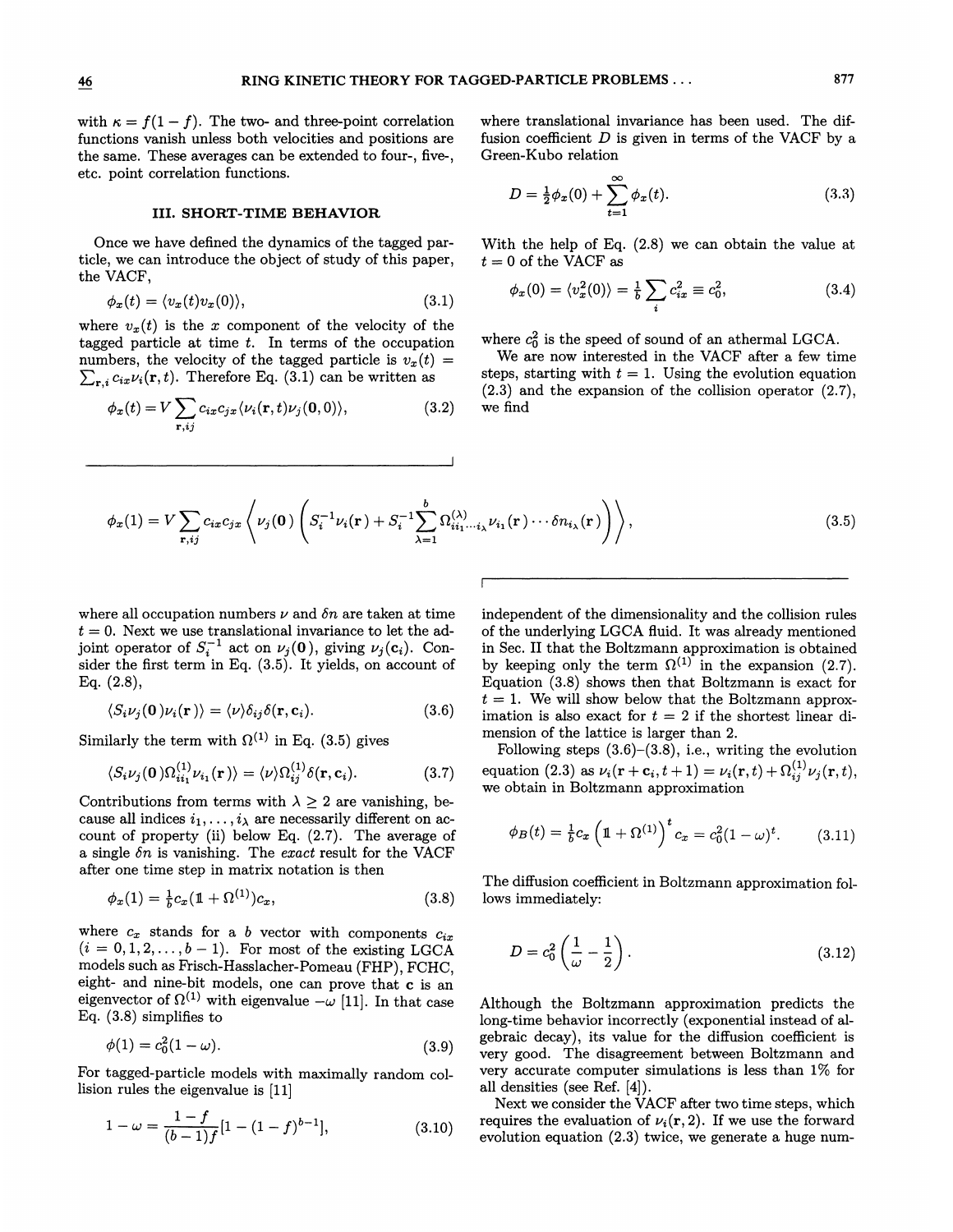ber of terms, on the order  $b^b$ . However, there exists a simpler method to calculate  $\phi(2)$  by using stationarity of the equilibrium state, i.e.:

$$
\phi_x(2) = V \sum_{\mathbf{r}, i, j} c_{ix} c_{jx} \langle \nu_i(\mathbf{r}, 1) \nu_j(\mathbf{0}, -1) \rangle.
$$
 (3.13)

Using the forward evolution equation (2.3) for  $\nu_i(\mathbf{r},1)$ and the backward Eq. (2.5) for  $\nu_i(0, -1)$  we generate only about  $b^2$  terms. If we take property (ii) below Eq. (2.7) into account we find that the only nonvanishing terms are those with the same number of  $\delta n$ 's coming from  $\nu(0, -1)$  as from  $\nu(r, 1)$ , yielding

$$
\phi_x(2) = V \sum_{\mathbf{r},ij} c_{ix} c_{jx} \left\{ (\delta_{ik} + \Omega_{ik}^{(1)}) (\delta_{jl} + \Omega_{jl}^{(1)}) \langle S_i^{-1} \nu_k(\mathbf{r}) S_l \nu_l(\mathbf{0}) \rangle \right.\left. + \sum_{\lambda=2}^b \Omega_{ii_1 \cdots i_\lambda}^{(\lambda)} \Omega_{jj_1 \cdots j_\lambda}^{(\lambda)} \langle S_i^{-1} \nu_{i_1}(\mathbf{r}) \cdots S_i^{-1} \delta n_{i_\lambda}(\mathbf{r}) S_{j_1} \nu_{j_1}(\mathbf{0}) \cdots S_{j_\lambda} \delta n_{j_\lambda}(\mathbf{0}) \rangle \right\}.
$$
\n(3.14)

The first term gives the Boltzmann value

$$
\phi_B(2) = \frac{1}{b}c_x \left(1 + \Omega^{(1)}\right)^2 c_x.
$$
\n(3.15)

Next consider the term with  $\lambda = 2$  in the expansion (3.14), where  $i_1 \neq i_2$  and  $j_1 \neq j_2$ . It contains the average

$$
\langle \nu_{i_1}(\mathbf{r}-\mathbf{c}_i)\delta n_{i_2}(\mathbf{r}-\mathbf{c}_i)\nu_{j_1}(\mathbf{c}_{j_1})\delta n_{j_2}(\mathbf{c}_{j_2}) \rangle
$$
  
=  $\kappa \langle \nu \rangle \delta_{i_1 j_1} \delta_{i_2 j_2} \delta(\mathbf{r}, \mathbf{c}_i + \mathbf{c}_{j_1}) \delta(\mathbf{r}, \mathbf{c}_i + \mathbf{c}_{j_2})$   
+ $\langle \nu \rangle^2 (1-f)^2 \delta_{i_1 j_2} \delta_{i_2 j_1} \delta(\mathbf{r}, \mathbf{c}_i + \mathbf{c}_{j_1}) \delta(\mathbf{r}, \mathbf{c}_i + \mathbf{c}_{j_2}),$   
(3.16)

where Eq. (2.8) has been used. The term containing  $\langle \nu \rangle^2$  is of relative order  $1/V$  and will be neglected from now on. The Kronecker  $\delta$ 's imply  $\mathbf{c}_{j_1} = \mathbf{c}_{j_2}$  for systems larger than two lattice spacings in all directions. However,  $\Omega_{j_1j_1j_2}^{(2)}$  in (3.14) vanishes if  $j_1 = j_2$  [see propert (ii)] and the total contribution of the  $(\lambda = 2)$  term is vanishing. The same argument applies to all terms with  $\lambda > 2$ . Then Eq. (3.15) is the exact expression for  $\phi_{r}(2)$ in systems larger than two lattice spacings.

Suppose now that our system is contained in a periodic box with two lattice spacings in one of the directions, and we impose periodic boundary conditions. Then the condition  $\delta(c_{j_1}, c_{j_2})$  can be satisfied through the periodic boundary. As an example, consider a one-dimensional strip of the FHP model (see Fig. 1), two lattice spacings wide in the  $y$  direction. As a consequence of the boundary conditions, points with the same  $x$  component are identified:  $\mathbf{r}' = \mathbf{r} \mod (\mathbf{c}_a - \mathbf{c}_b)$ . If we label the velocities  $c_i$ ,  $i = 1, ..., 6$  we have identified the point

$$
\mathbf{r} + \mathbf{c}_2 = \mathbf{r}' + \mathbf{c}_6 \text{ or } \mathbf{r} + \mathbf{c}_3 = \mathbf{r}' + \mathbf{c}_5 \qquad (\forall \mathbf{r}), \qquad (3.17)
$$

or, equivalently, all pairs that satisfy the equation  $c_{j_1} =$  $c_{j_2} \mod (2e_2)$ , where  $2e_2 = c_a - c_b$  is the spatial period in the y direction. For this case the pairs  $(c_{i_1}, c_{i_2})$  are  $(c_2, c_6), (c_6, c_2), (c_3, c_5), (c_5, c_3).$  If we define the excess VACF as

$$
\delta\phi_{\alpha}(t) = \phi_{\alpha}(t) - \phi_{B}(t), \qquad (3.18)
$$

with  $\alpha$  running over the Cartesian components  $x, y, z, w$ , we obtain

$$
\delta\phi_x(2) = \frac{\kappa}{b} \sum_{j_1 j_2} \left( \sum_i c_{ix} \Omega_{ij_1 j_2}^{(2)} \right)^2 \delta(c_{j_1}, c_{j_2}), \quad (3.19)
$$

where summations are written out explicitly. The terms with  $\lambda > 2$  can be analyzed similarly, giving  $\delta(c_{j_1}, c_{j_2}) \cdots \delta(c_{j_1}, c_{j_\lambda}) \delta(r, c_i + c_{j_1}).$  The set of  $\delta$ 's cannot be satisfied simultaneously since  $c_{j_1} \neq c_{j_2} \neq \cdots \neq$  $c_{j_\lambda}$  (see, however, Appendix A). Consequently, Eq. (3.19) becomes an *exact* expression for  $\delta\phi(2)$  [8], where the implicit sum over  $j_1$  and  $j_2$  runs over all possible pairs satisfying  $\delta(c_{j_1}, c_{j_2}) = 1$  through the periodic boundary. This excess correlation is not a consequence of the dynamics of the LGCA, but purely a *geometric* effect of the slab geometry. A further illustration of geometric correlations induced by slab geometries is given in Appendix A, where the excess VACF is calculated for the quasitwo-dimensional FCHC model, defined on a slab of size  $L \times L \times 2 \times 2$ . In that case one has apart from (3.19) an additional contribution involving  $\Omega^{(3)}$ .

The last part of this section is devoted to the calculation of  $\delta\phi(2)$  for the quasi-three-dimensional FCHC model, defined in a slab of size  $L \times L \times L \times 2$  of the FCHC lattice. This model has been extensively used to simulate three-dimensional lattice gases, because there exist no three-dimensional lattices with the required isotropy of



FIG. 1. Quasi-one-dimensional strip of width 2 with periodic boundary conditions  $\mathbf{r}' = \mathbf{r} + \text{mod}(\mathbf{c}_a - \mathbf{c}_b)$ . Points 1 and 1', 2 and 2' are identified in slab geometries.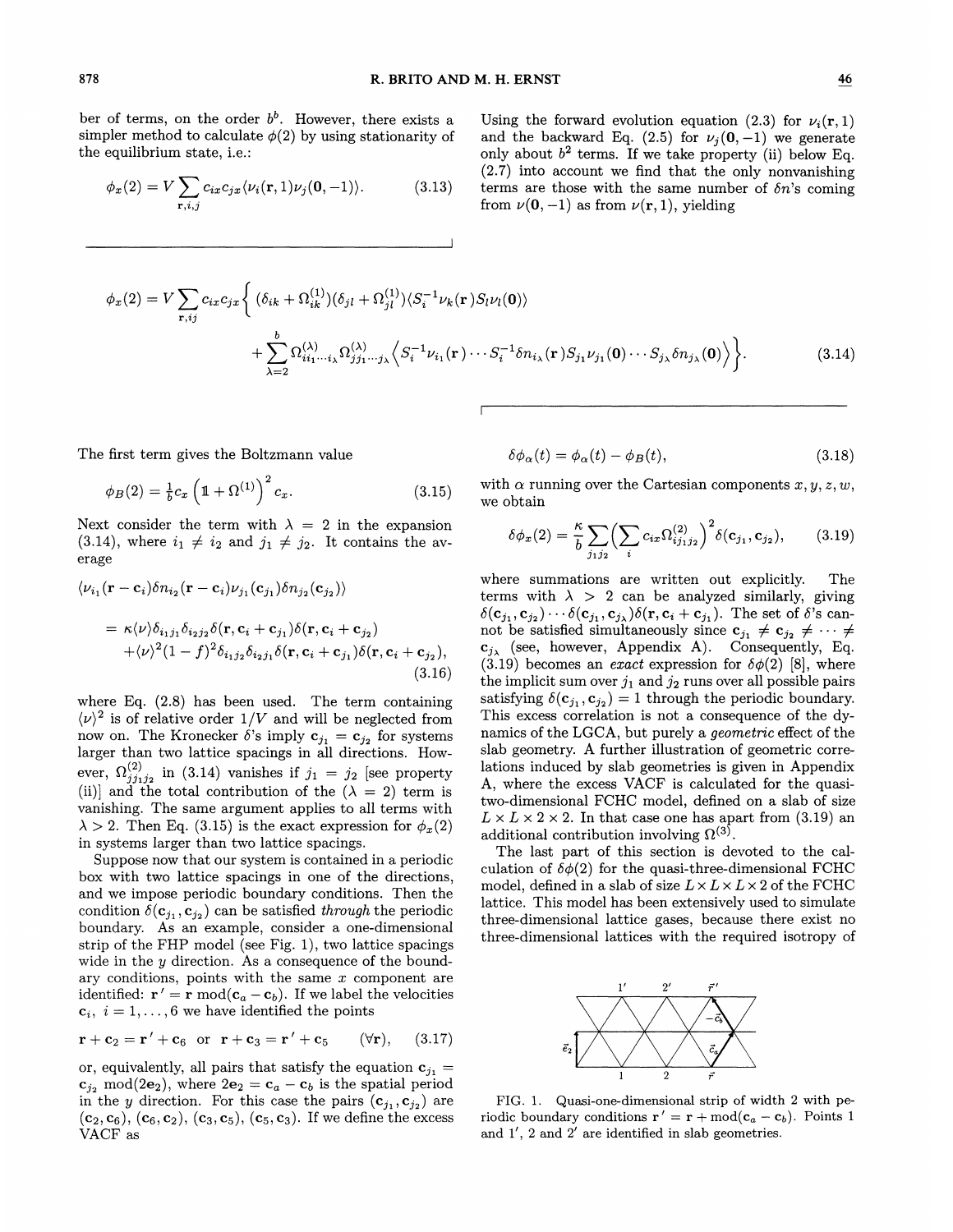fourth rank tensors. It consists of  $b = 24$  allowed velocity states per site  $(\pm 1, \pm 1, 0, 0), (\pm 1, 0, \pm 1, 0), (\pm 1, 0, 0, \pm 1),$  $(0, \pm 1, \pm 1, 0)$ , and  $(0, 0, \pm 1, \pm 1)$ . The essential element in Eq. (3.19) is

$$
\mathbf{A}_{kl} \equiv \sum_{i} \mathbf{c}_{i} \, \Omega_{ikl}^{(2)}.\tag{3.20}
$$

In principle this quantity depends on the detailed collision rules for the tagged particle and the fluid particles. However, for maximally random tagged-particle collision rules (see Sec. II),  $A_{kl}$  has the remarkable property that it is totally independent of the collision rules of the underlying LGCA fluid, similar to the eigenvalue  $\omega$  in Eq.  $(3.10)$ , and for exactly the same reasons  $[11]$ . The essential ingredient in the argument is momentum conservation. Let  $\{c\}$  and  $\{c^*\}$ , respectively, be the sets of  $[p]$ incoming and outgoing velocities in a p-tuple collision. Then the expected velocity of the tagged particle after 1 nen the expected velocity of the tagged particle after a collision is  $(1/p) \sum_{c}$ . C<sup>\*</sup>. However, because of momena collision is  $(1/p) \sum_{c^*} \mathbf{c}^* = \sum_c \mathbf{c}$ , *independently* of the<br>tum conservation,  $\sum_{c^*} \mathbf{c}^* = \sum_c \mathbf{c}$ , *independently* of the<br>fluid-fluid collision rules. It holds even for noninteract ing fluid particles. Hence we can switch off the collisions, and calculate  $A_{kl}$  for a noninteracting fluid. Explicit calculations are given in Appendix B. The result is

$$
\mathbf{A}_{kl} = \frac{1}{2} (\mathbf{c}_k + \mathbf{c}_l) g(f, b) + \frac{1}{2} (\mathbf{c}_k - \mathbf{c}_l) h(f, b), \tag{3.21}
$$

with  $q$  and  $h$  given in terms of the reduced density and the number of bits as

$$
g(f,b) = -[(b-1)(b-2)f^{2}]^{-1}
$$
  
×{2 - bf - b(1 - f)<sup>b-1</sup> + (b-2)(1 - f)<sup>b</sup>},  

$$
h(f,b) = -[(b-1)f]^{-1}{1 - (1 - f)b-1}.
$$
 (3.22)

In the FCHC model one can find 12 pairs that satisfy the relation  $\delta(c_{j_1}, c_{j_2}) = 1$ . But only the 4 pairs with nonzero x component give nonvanishing contributions, which are all equal. This gives a factor 4 in (3.19). Combination of  $(3.20)$ – $(3.22)$  gives the exact result for the excess correlation function in the quasi-three-dimensional FCHC model [8]:

$$
\delta\phi_{\alpha}(2) = \frac{1}{6}f(1-f)[g(f,24)]^2 \quad (\alpha = x, y, z). \quad (3.23)
$$

Similarly we can evaluate the excess correlation function  $\delta\phi_w$  and the total one,  $\phi_w(t)$  in Eq. (3.18) for the unphysical fourth dimension  $(\alpha = w)$ , yielding

$$
\delta\phi_w(2) = \frac{1}{2}f(1-f)[h(f,24)]^2,
$$
  
\n
$$
\phi_w(2) = \frac{1}{2}(1-\omega)^2/(1-f).
$$
\n(3.24)

The result for  $\delta\phi_x(2)$  is plotted in Fig. 2 of Ref. [8] as a function of the reduced density  $f$ . The computer simulations [4] are in a very good agreement with our exact result. The Boltzmann term, also plotted in that figure, shows that for densities  $f \gtrsim 0.75$  the corrections (3.23) are the dominant part of  $\phi_x(2)$ . The excess correlation function in the  $w$  direction differs from that in the  $x$ ,  $y$ , and  $z$  directions. The slab geometry of the model breaks the symmetry under interchange of  $w \longleftrightarrow \alpha, (\alpha = x, y, z),$  and the tensor  $\langle v_{\alpha}(t)v_{\beta}(0) \rangle$ , although still symmetric in  $(\alpha, \beta)$ , is no longer isotropic. The (ww) component differs from the ( $\alpha\alpha$ ) component with  $\alpha = x, y, z$ . As a three-dimensional object, the tensor is still isotropic.

### IV. INTERMEDIATE- TIME BEHAVIOR

In this section we develop the kinetic theory for taggedparticle problems beyond Boltzmann by extending the results for LGCA fluids in Ref. [7]. We will first derive an equation for the two-point propagator of the tagged particle in terms of higher-order correlation functions from which an approximate *closed* equation can be obtained. Further simplifications yield the one loop or ring diagram, which will be analyzed in Sec. V. We define the kinetic propagator for the tagged particle as

$$
\Gamma_{ij}(\mathbf{r},t) = bV \langle \nu_i(\mathbf{r},t) \nu_j(\mathbf{0},0) \rangle, \tag{4.1}
$$

normalized as  $\Gamma_{ij}({\bf r}, 0) = \delta_{ij}\delta({\bf r}, 0)$  on account of Eq. (2.8). Its Fourier transform is denoted by

$$
\Gamma_{ij}(\mathbf{q},t) = \sum_{\mathbf{r}} e^{-i\mathbf{q}\cdot\mathbf{r}} \Gamma_{ij}(\mathbf{r},t)
$$
  
=  $b \langle \nu_i(\mathbf{q},t) \nu_j^*(\mathbf{q},0) \rangle,$  (4.2)

with

$$
\Gamma_{ij}(\mathbf{q},0) = \delta_{ij}.\tag{4.3}
$$

The Fourier transforms of the occupation numbers  $\nu_i$  and  $\delta n_i$  are defined as

$$
\nu_i(\mathbf{q}, t) = \sum_{\mathbf{r}} e^{-i\mathbf{q} \cdot \mathbf{r}} \nu_i(\mathbf{r}, t)
$$
  

$$
n_i(\mathbf{q}, t) = \sum_{\mathbf{r}} e^{-i\mathbf{q} \cdot \mathbf{r}} \delta n_i(\mathbf{r}, t),
$$
 (4.4)

where the following relation holds:

$$
\frac{1}{V} \sum_{\mathbf{r}} e^{-i\mathbf{r} \cdot (\mathbf{q} - \mathbf{q}')} = \delta(\mathbf{q}, \mathbf{q}'). \tag{4.5}
$$

In terms of the propagator, the VACF can be written as

$$
\phi_x(t) = \frac{1}{b} \sum_{\mathbf{r}, ij} c_{ix} \Gamma_{ij}(\mathbf{r}, t) c_{jx}
$$

$$
= \frac{1}{b} \sum_{ij} c_{ix} \Gamma_{ij}(\mathbf{q} = \mathbf{0}, t) c_{jx}.
$$
(4.6)

To obtain a kinetic equation for the propagator we write the forward evolution equation (2.3) with (2.7) more schematically as

$$
\nu_i(t+1) = S_i^{-1}(\mathbb{1} + \Omega^{(1)})_{ij}\nu_j(t) + S_i^{-1}\Omega_i[\nu(t)\cdots n(t)],
$$
\n(4.7)

where 1 is the unit matrix and where the node label r has been suppressed. We will also occasionally use a vector notation for (4.7) by simply dropping the labels  $(i, j, \ldots)$ , referring to the velocity channels. In fact, the schematic notation (4.7) is valid both in real space as well as in Fourier representation. In the latter  $\nu(t)$  represents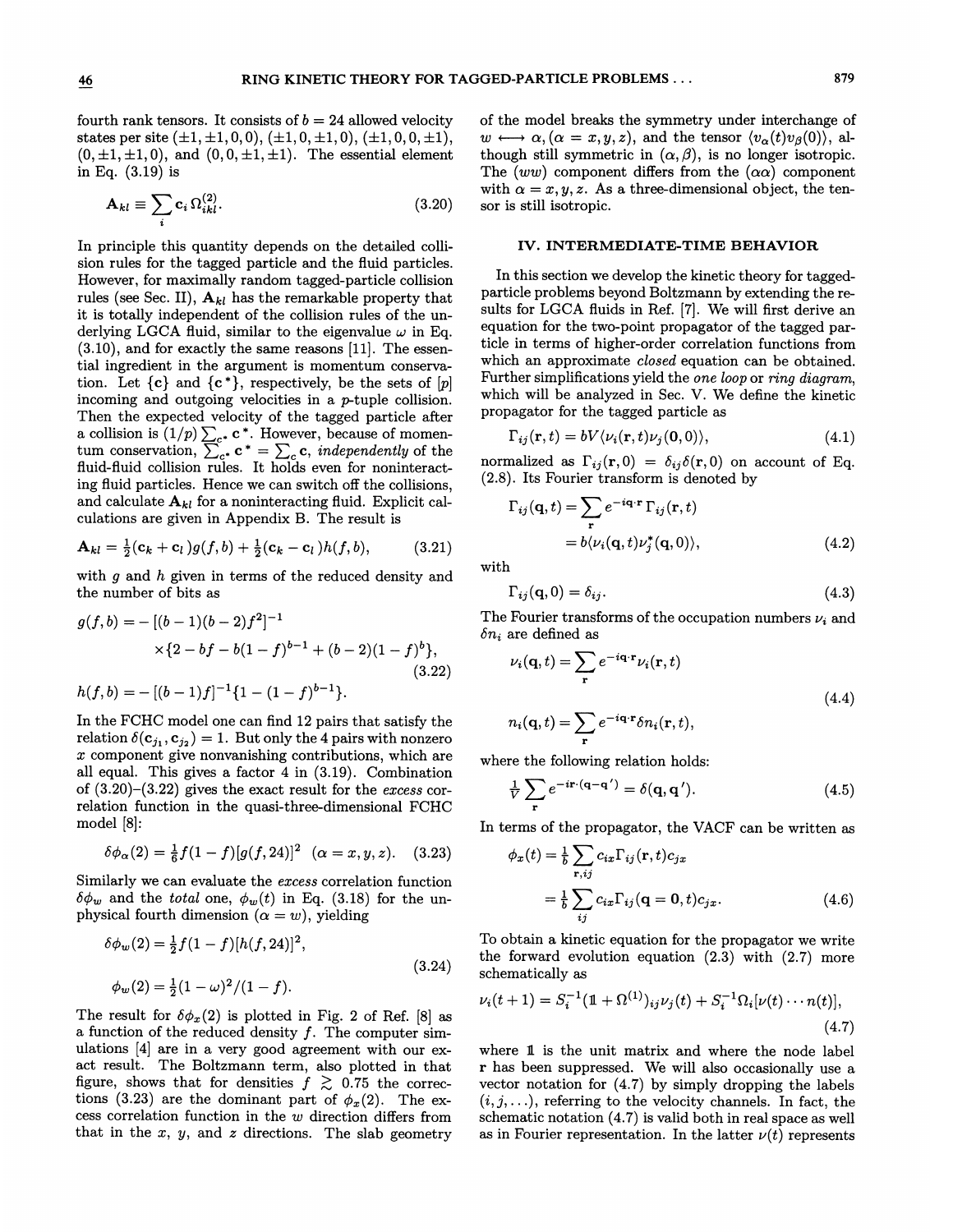$\nu_i(\mathbf{q},t)$ , S represents  $S_i(\mathbf{q}) = \exp(i\mathbf{q}\cdot\mathbf{c})$ , and

$$
\Omega_i[\nu \cdots n] \equiv \sum_{\lambda=2}^b V^{1-\lambda} \sum_{\mathbf{q}_1, \dots, \mathbf{q}_\lambda} \delta\left(\mathbf{q}, \sum_p \mathbf{q}_p\right) \times \Omega_{ii_1 \cdots i_\lambda}^{(\lambda)} \nu_{i_1}(\mathbf{q}_1, t) \cdots n_{i_\lambda}(\mathbf{q}_\lambda, t). \tag{4.8}
$$

We proceed with the solution of (4.7) and consider it as a matrix equation with an inhomogeneity  $\mathcal{I} =$  $S^{-1}\Omega$ . The solution of the homogeneous equation,  $\nu(t) = \Gamma^0(t)\nu(0)$ , involves the kinetic propagator, which reads, respectively, in real space and Fourier representation,

$$
\Gamma^{0}(\mathbf{r},t) = \left[S^{-1}(\mathbb{1} + \Omega^{(1)})\right]^{t},
$$
  
\n
$$
\Gamma^{0}(\mathbf{q},t) = \left[e^{-i\mathbf{q}\cdot\mathbf{c}}(\mathbb{1} + \Omega^{(1)})\right]^{t}.
$$
\n(4.9)

The matrix  $\Gamma^0$  is in fact the Boltzmann approximation to  $\Gamma$ . As mentioned before, the streaming operator  $S$ may be represented in real space as a  $bV \times bV$  matrix with elements  $S_{ij}(\mathbf{r}, \mathbf{r}') = \delta_{ij}\delta(\mathbf{r}', \mathbf{r} + \mathbf{c}_i)$ . After Fourier transformation it becomes diagonal in the position labels, i.e.,  $S(\mathbf{q}) = \exp(i\mathbf{q} \cdot \mathbf{c})$  is a  $b \times b$  matrix with elements  $S_{ij}(\mathbf{q}) = \delta_{ij} \exp(i\mathbf{q} \cdot \mathbf{c}_i)$ . The formal solution of (4.7) becomes then

$$
\nu(t) = \Gamma^0 \nu(0) + \Gamma^0 \otimes S^{-1} \Omega[\nu \cdots n], \qquad (4.10)
$$

where the convolution product is defined as

$$
(f \otimes g)(t) = \sum_{\tau=0}^{t-1} f(t-1-\tau)g(\tau). \qquad (4.11)
$$
\n
$$
\times [S_{1'}^{-1}\nu_{1'}^{*}(0)S_{2'}^{-1}n_{2'}^{*}(0)\cdots S_{\mu'}^{-1}n_{\mu'}^{*}(0)] \qquad (4.19)
$$
\nand therefore Eq. (4.17) is not a closed equation for  $\Gamma$ .

Substitution of Eq. (4.10) into the definition of the propagator (4.2) gives

$$
\Gamma(\mathbf{q},t) = b\langle \nu(\mathbf{q},t)\nu^{\dagger}(\mathbf{q},0) \rangle
$$
  
=  $\Gamma^0 + b\Gamma^0 S^{-1} \otimes \langle \Omega[\nu \cdots n] \nu^{\dagger}(0) \rangle$ , (4.12)

where the b vector  $\nu^{\dagger}(\mathbf{q}, 0)$  with components  $\nu_i^*(\mathbf{q}, 0)$ , denotes the Hermitian adjoint of  $\nu(\mathbf{q}, t)$ . We further used the relation  $b\langle \nu(\mathbf{q},0)\nu^{\dagger}(\mathbf{q},0)\rangle = 1$ . The identity (4.12) has the structure of an open hierarchy. It expresses a  $(1,1)$ -correlation function into a sum of  $(\lambda,1)$ -correlation functions  $\langle \nu_1(t) \cdots n_{\lambda}(t)\nu_j^*(0) \rangle$  which can be written as

$$
\langle \nu_1(t) \cdots n_\lambda(t) \nu_j^*(0) \rangle = \langle \nu_1(0) \cdots n_\lambda(0) \nu_j^*(-t) \rangle, \qquad (4.13)
$$

where we have used stationarity of the equilibrium averages. Then we may evaluate  $\nu_i^*(\mathbf{q}, -t)$  with  $t > 0$ , using the backward evolution equation (2.5):

$$
\nu(-t-1) = (\mathbb{1} + \Omega^{(1)})S\nu(-t) + \Omega[S\nu(-t)\cdots Sn(-t)].
$$
 (4.14)

We solve this equation formally as in (4.9) and (4.10) in terms of  $\Gamma^{0\dagger}(t) = [(1+\Omega^{(1)})S]^t$ , and use the result in Eq. (4.12) to further evaluate the propagator  $\Gamma(\mathbf{q}, t)$ . Here it is convenient to consider the Hermitian adjoint of this formal solution, which reads

$$
\nu^{\dagger}(-t) = \nu^{\dagger}(0)\Gamma^{0}(t)
$$
  
+
$$
\sum_{\tau=0}^{t-1} \Omega[S^{-1}\nu^{*}(-\tau)\cdots S^{-1}n^{*}(-\tau)]
$$
  

$$
\times \Gamma^{0}(t-\tau-1). \qquad (4.15)
$$

Note that the arguments of the occupation numbers are  $\nu(-t)$  and  $n(-t)$  and that  $\Gamma^{0\dagger}$  is indeed the Hermitian adjoint of  $\Gamma^0$ , as the matrix  $\Omega^{(1)}$  is symmetric [see property (ii) below Eq. (2.7)]. We further introduced the adjoint

$$
(\Omega^{\dagger}[S\nu\cdots Sn])_i \equiv \Omega_i[S^{-1}\nu^*\cdots S^{-1}n^*]. \tag{4.16}
$$

Inserting  $(4.15)$  into  $(4.13)$  and combining it with  $(4.12)$ yields again the identity

$$
\Gamma(t) = \Gamma^0 + b\Gamma^0 S^{-1} \otimes \langle \Omega[\nu \cdots n] \Omega^{\dagger} [S\nu \cdots Sn] \rangle \otimes \Gamma^0.
$$
\n(4.17)

In deriving (4.17) we used the relation

$$
\langle \Omega[\nu(0)\cdots n(0)]\nu^{\dagger}(0)\rangle = 0, \qquad (4.18)
$$

which is a consequence of property (ii) below Eq. (2.7). Equation (4.17) expresses the two-point correlation function in terms of  $(\mu, \lambda)$ -correlation functions,

$$
\Gamma(12\cdots\lambda; 1'2'\cdots\mu';t)
$$
  
=  $\langle \nu_1(t)n_2(t)\cdots n_{\lambda}(t) \times [S_{1'}^{-1}\nu_{1'}^*(0)S_{2'}^{-1}n_{2'}^*(0)\cdots S_{\mu'}^{-1}n_{\mu'}^*(0)] \rangle$  (4.19)

and therefore Eq.  $(4.17)$  is not a closed equation for  $\Gamma$ . However, it can be closed using the Gaussian decoupling scheme introduced in Ref. [7]. In this approximation, all higher-order cumulants are neglected and all correlation functions of order larger than 2 are factorized in terms of two-point correlation functions, yielding a closed equation for the tagged-particle propagator  $\Gamma$ . For more details we refer to [7]. Within this factorization scheme, and using the properties of the  $\Omega$ 's, the  $(\lambda, \mu)$  contribution of  $\Gamma(12\cdots\lambda;1'2'\cdots\mu';t)$  in (4.17) is nonvanishing only if  $\lambda = \mu$ . Furthermore, one has to couple  $\nu_1(t)$  and  $\nu_1^*(0)$ into the single propagator  $\langle \nu_1(t) \nu_1^*(0) \rangle$ . Other couplings, e.g.,  $\langle \nu_1(t)\delta n_{2'}^*(0) \rangle$ , yield contributions that are  $\mathcal{O}(1/\overline{V})$ [see comments below (3.16)]. The remaining  $\delta n$ 's can be combined in all possible pairs  $\langle \delta n_k(t) \delta n_l(0) \rangle$ , where the label k belongs to the set  $\{12 \cdots \lambda\}$  and the label l to the set  $\{1'2' \cdots \mu'\}$ , yielding  $(\lambda - 1)!$  possible combinations. The Gaussian decoupling scheme gives for the simplest term in (4.19) with  $\lambda = \mu = 2$ ,

$$
\langle \nu_i(\mathbf{q},t)n_j(\mathbf{q}_1,t)\nu_k^*(\mathbf{q}',0)n_l^*(\mathbf{q}'_1,0)\rangle
$$
  
=  $\langle \nu_i(\mathbf{q},t)\nu_k^*(\mathbf{q}',0)\rangle \langle n_j(\mathbf{q}_1,t)n_l^*(\mathbf{q}'_1,0)\rangle$   
=  $\langle \nu \rangle V \delta(\mathbf{q},\mathbf{q}')\kappa V \delta(\mathbf{q}_1,\mathbf{q}'_1)\Gamma_{ik}(\mathbf{q},t)\overline{\Gamma}_{jl}(\mathbf{q}_1,t),$   
(4.20)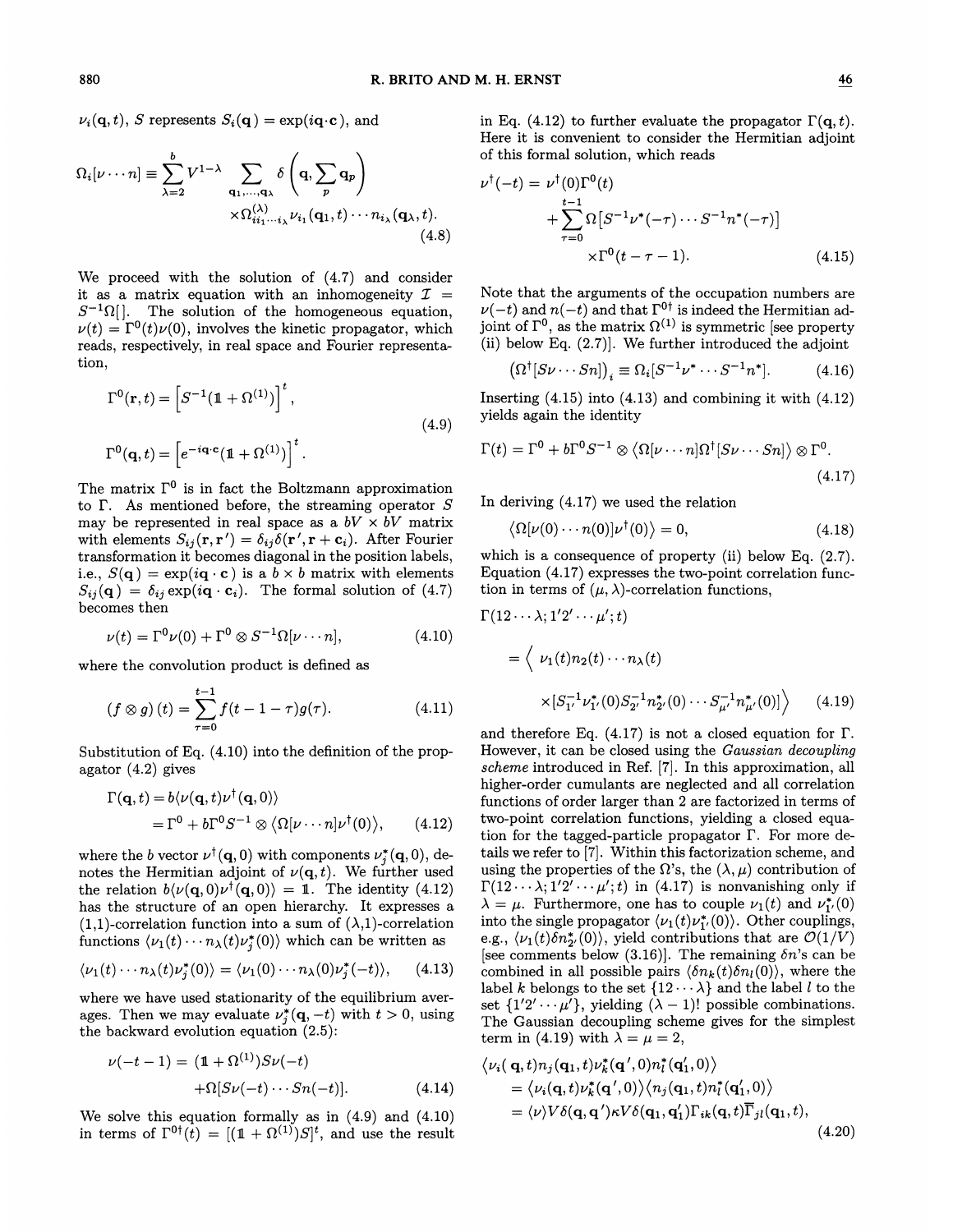where  $\overline{\Gamma}_{il}(t)$  is the kinetic propagator of a fluid particle. defined in real space and Fourier-space representation as

$$
\overline{\Gamma}_{jl}(\mathbf{r},t)\kappa = \langle \delta n_j(\mathbf{r},t)\delta n_l(\mathbf{0},0) \rangle,
$$
\n
$$
\overline{\Gamma}_{jl}(\mathbf{q},t)\kappa V = \langle n_j(\mathbf{q},t)n_l^*(\mathbf{q},0) \rangle.
$$
\n(4.21)

If we consider only the lowest term in (4.17), with  $\lambda =$  $\mu = 2$ , the Gaussian approximation leads to the following result:

$$
\Gamma_{ij}(t) = \Gamma_{ij}^0 + \Gamma_{im}^0 S_m^{-1} \otimes \Omega_{m i_1 i_2}^{(2)} R_{i_1 i_2, j_1 j_2} \Omega_{lj_1 j_2}^{(2)} \otimes \Gamma_{lj}^0,
$$
\n(4.22)

where the ring integral R is given by  
\n
$$
R_{i_1 i_2, j_1 j_2}(\mathbf{q}, \tau) = \frac{\kappa}{V} \sum_{\mathbf{k}} \Gamma_{i_1 j_1}(\mathbf{k}, \tau) S_{j_1}^{-1}(\mathbf{k})
$$
\n
$$
\times \overline{\Gamma}_{i_2 j_2}(\mathbf{q} - \mathbf{k}, \tau) S_{j_2}^{-1}(\mathbf{q} - \mathbf{k}).
$$
\n(4.23)

Notice that only terms with  $i_1 \neq i_2$  and  $j_1 \neq j_2$  appear in Eq. (4.22) because of property (ii) below (2.7). The structure of the ring term in (4.22) is a Boltzmann propagator  $(\Gamma^0)$ , a collision  $(\Omega)$ , two particles propagating independently, one tagged  $(\Gamma S^{-1})$  and one fluid propagator  $(\overline{\Gamma}S^{-1})$ , and finally a recollision ( $\Omega$ ) followed by a Boltzmann propagator  $(\Gamma^0)$ . This is the normal structure of the ring collision term in the kinetic theory of continuous fluids [13]. Each factor in the convolution product in (4.22) involves at least one time step, i.e., in  $\Gamma_{ij}^{\bullet}(t)$  the ring integral is evaluated up to  $\tau = t - 2$ . Then, at  $t = 2$ the ring integral  $R(\mathbf{q}, \tau)$  at  $\tau = 0$  gives the geometric condition  $\delta(\mathbf{c}_{j_1}, \mathbf{c}_{j_2})$  [see also Eq. 3.19)]. Consequentl its contraction with  $\Omega_{ij_1j_2}^{(2)}$  vanishes on account of property (ii) below Eq. (2.7). However, in slab geometries discussed in Sec. III, the geometric condition can be satisfied through the periodic boundary. In that case (4.22) at  $t = 2$  gives the exact result discussed in Sec. III. In regular geometries, where all spatial periods are larger than 2, the ring integral  $R(\mathbf{q}, \tau)$  vanishes identically at  $\tau = 0$ , and the prediction of the Boltzmann equation, represented by the first term on the right-hand side of  $(4.22)$  is still exact at  $t = 2$ . The ring integral is nonvanishing for  $\tau = 1, 2, \ldots$  and corrections to the Boltzmann value of the VACF appear only after three time steps. For instance,  $R(\mathbf{q},1)$  reduces to

$$
R_{i_1 i_2, j_1 j_2}(\mathbf{q}, 1) = \kappa \delta(\mathbf{c}_{i_1} + \mathbf{c}_{j_1}, \mathbf{c}_{i_2} + \mathbf{c}_{j_2})
$$
  
 
$$
\times e^{-i\mathbf{q} \cdot (\mathbf{c}_{i_2} + \mathbf{c}_{j_2})} \Omega_{i_1 j_1}^{(1)} \overline{\Omega}_{i_2 j_2}^{(1)},
$$
 (4.24)

where the  $\delta$  function expresses the ring condition, requiring that the four lattice vectors  $\{c_m\}$  form a closed polygon. The quantity  $\overline{\Omega}_{ij}^{(1)}$  is the linearized Boltzman collision operator for fluid particles. Its explicit form is obtained by a fluctuation expansion similar to (2.7) of the nonlinear collision term  $\overline{I}_i(n)$  for fluid particles, defined below (2.3). A similar analysis can be done for the higher-order ring terms in  $(4.17)$ , as has been discussed extensively in Ref. [7]. The result is an obvious general-

ization of (4.22), i.e.,

\n
$$
\Gamma_{ij}(t) = \Gamma_{ij}^{0} + \Gamma_{im}^{0} S_{m}^{-1}
$$
\n
$$
\otimes \sum_{\lambda=2}^{b} \Omega_{m12\cdots\lambda}^{(\lambda)} R_{12\cdots\lambda,1'2'\cdots\lambda'}^{(\lambda)} \Omega_{l1'2'\cdots\lambda'}^{(\lambda)} \otimes \Gamma_{lj}^{0},
$$
\n(4.25)

where the ring terms are only nonvanishing for  $t \geq 3$ . The term  $R^{(\lambda)}$  involves a product of  $(\lambda - 1)$  propagators  $\overline{\Gamma}$  for fluid particles and one tagged particle propagator,

$$
R_{12\cdots\lambda;1'2'\cdots\lambda'}^{(\lambda)}(\mathbf{q},t)
$$
  
=  $(\lambda - 1)!(\kappa/V)^{\lambda-1}$   
 $\times \sum_{\mathbf{q}_1\cdots\mathbf{q}_\lambda} \delta(\mathbf{q}, \sum_p \mathbf{q}_p) \Gamma_{11'}(\mathbf{q}_1, t) e^{-i\mathbf{q}_1 \cdot \mathbf{c}_1 t}$   
 $\times \prod_{j=2}^{\lambda} [\overline{\Gamma}_{jj'}(\mathbf{q}_j, t) e^{-i\mathbf{q}_j \cdot \mathbf{c}_{j'}}].$  (4.26)

The ring terms with  $\lambda > 2$  do not contribute at short times  $(t \leq 2)$  and long times, although they may be important at intermediate times. The term with  $\lambda = 2$ , expressed in Eq. (4.22), gives the long-time behavior  $t^{-d/2}$ , as predicted by the phenomenological mode-coupling theory [7, 3, 6], as will be discussed in Sec. V. Equation (4.22), with the possible inclusion of higher ring terms  $R^{(\lambda)}$ , gives a self-consistent equation for the taggedparticle propagator once we know the fluid-fluid propagator  $\overline{\Gamma}$ . The fluid propagator obeys equations [7] which are completely analogous to (4.17) and (4.22).

Consider the VACF in Eq. (4.6) and insert Eq. (4.22) for the propagator  $\Gamma_{ij}(\mathbf{q} = \mathbf{0}, t)$ . It follows from Eqs. (3.8)–(3.11) that  $\Gamma^{0}({\bf q} = 0, t)$ c  $\equiv g_{0}(t)$ c, where  $g_0(t) = (1 - \omega)^t$  is the eigenvalue. The VACF becomes then

$$
\phi_x(t) = c_0^2 g_0 + b^{-1} g_0 \otimes A_{x,ij} R_{ij,kl}(0) A_{x,kl} \otimes g_0, \quad (4.27)
$$

where  $A_{x,kl}$  is defined in (3.20). The first term on the right-hand side equals the Boltzmann value  $\phi_B(t)$ , defined in (3.11). As  $(g_0 \otimes g_0)(t) = t(1 - \omega)^{t-1}$  we finally obtain for the VACF at finite t in the ring approximation

$$
\phi_x(t) = \phi_B(t)
$$
  
+ $b^{-1} \sum_{\tau=1}^{t-2} \tau (1 - \omega)^{\tau-1} A_{x,ij} R_{ij,kl}(\mathbf{0}, t - \tau - 1)$   
× $A_{x,kl}.$  (4.28)

In order to evaluate Eq. (4.28), we need to solve Eq. (4.22) for  $\Gamma_{ij}(\mathbf{q}, t)$  and a similar equation for the fluid propagator  $\overline{\Gamma}_{ij}(\mathbf{q}, t)$ . The higher-order rings (4.25) can be included in  $(4.27)$  in a straightforward manner.

As will be shown in Sec. V, the ring integral  $R^{(2)}(q, t)$ has a slow algebraic decay whereas  $(1 - \omega)^t$  has a fast exponential decay with a relaxation time  $t_0 = 1/[-\ln(1-\frac{1}{2})]$  $\omega$ ) on the order of the mean free time. For  $t \gg t_0$  the ring integral  $R(0, t - \tau - 1)$  may be approximated by  $R(0, t)$ and the  $\tau$  summation in (4.27) yields  $\omega^{-2}$ . The long-time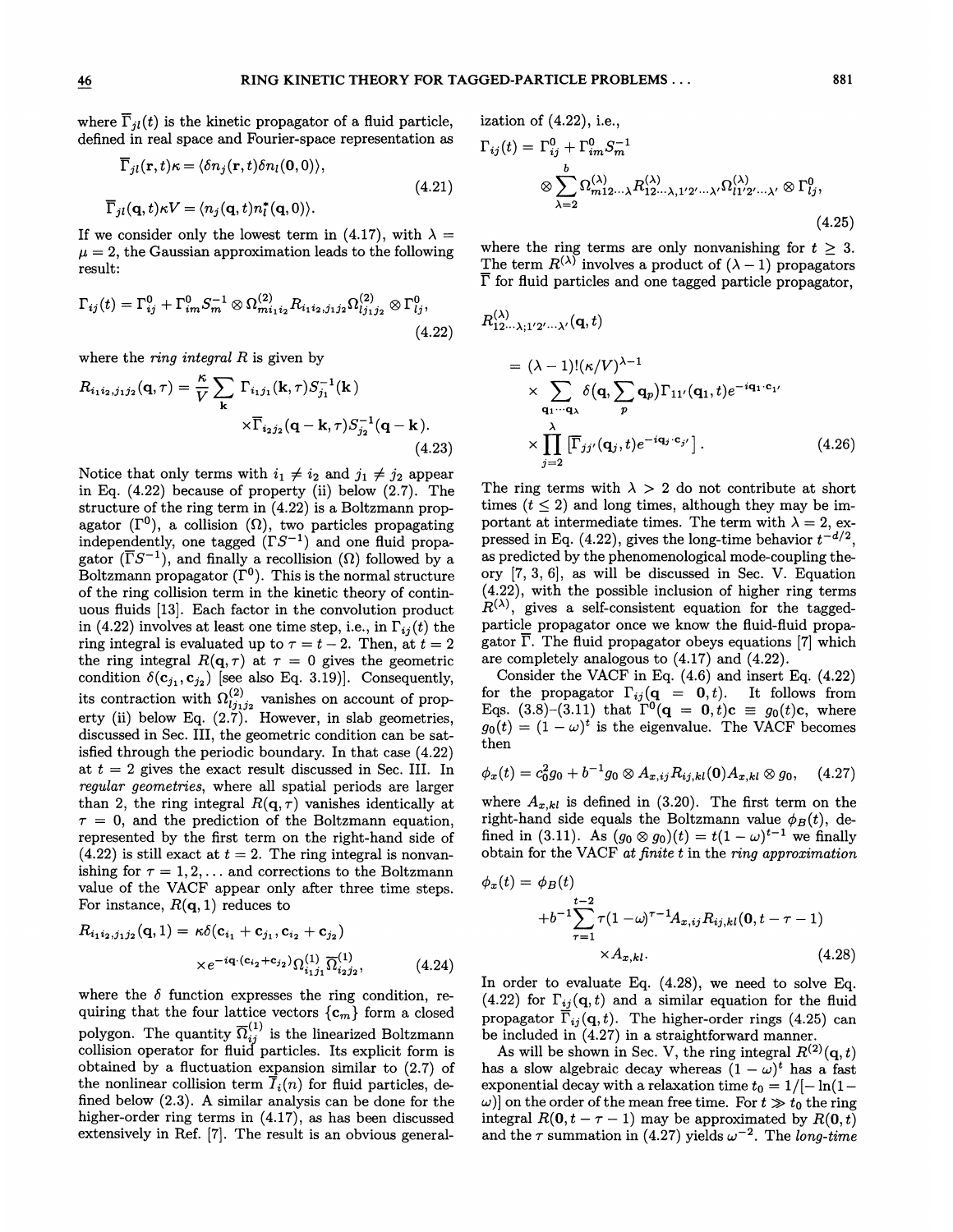$$
\phi_x(t) \simeq (b\omega^2)^{-1} A_{x,ij} R_{ij,kl}(0,t) A_{x,kl}.
$$
 (4.29)

In the long-time analysis of Sec. V we will replace the propagators  $\Gamma$  and  $\overline{\Gamma}$  in the ring integral (4.23) by their Boltzmann values  $\Gamma^0$  and  $\overline{\Gamma}^0$ . This implies that the ring kinetic equation is restricted to include only the simple rings. In a separate publication [14] the ring approximation for the stress-stress correlation function, obtained in Ref.  $[7]$ , will be evaluated numerically for all  $t$  and compared with the existing computer simulations.

Next we consider the contribution of the ring integrals (4.25) to the time-dependent diffusion coefficient  $D(t) =$  $\int_0^{\infty} \phi(\tau)$ , where the asterisk denotes that the term  $\tau = 0$  has a weight 1/2. For  $t \gg 1/|\ln(1-\omega)|$  the convolution sums in (4.28) can be carried out and with the help of  $(3.3)$  and  $(3.11)$  one obtains

$$
D(t) \simeq c_0^2 \left(\frac{1}{\omega} - \frac{1}{2}\right)
$$
  
+  $\frac{1}{b\omega^2} \sum_{\tau=1}^t \sum_{\lambda=2}^b A_{12\cdots\lambda}^{(\lambda)} R_{12\cdots\lambda,1'2'\cdots\lambda'}^{(\lambda)}$   
×  $(0, \tau) A_{1'2'\cdots\lambda'}^{(\lambda)}$  (4.30)

where we have generalized Eq. (3.20) to

$$
A_{12\cdots\lambda}^{(\lambda)} = \sum_{j} c_{jx} \Omega_{j12\cdots\lambda}^{(\lambda)}.
$$
 (4.31)  $\overline{\Gamma}_{i}$ 

The first term on the right-hand side of (4.30) is the Boltzmann value of the diffusion coefflcient. The remaining terms constitute the contributions of the ring collisions. The long-time limit of  $D(t)$  (if it exists) gives the diffusion coefficient D.

### V. LONG-TIME TAILS

This section is devoted to an analysis of the ring integral  $R(q, t)$  in Eq. (4.23) at long times and to the derivation of the phenomenological mode-coupling theory, which has been extensively used [6, 12] to derive the long-time behavior of correlation function in LGCA's.

We restrict ourselves to the *simple ring integral*,  $R^{0}(\mathbf{q}, t)$ , obtained from Eq. (3.18) by replacing the propagators  $\Gamma$  and  $\overline{\Gamma}$  by their Boltzmann values, i.e.,

$$
\Gamma^{0}(\mathbf{q},t) = [\Gamma^{0}(\mathbf{q},1)]^{t} = [e^{-i\mathbf{q}\cdot\mathbf{c}}(\mathbb{1}+\Omega^{(1)})]^{t},
$$
  
\n
$$
\overline{\Gamma}^{0}(\mathbf{q},t) = [\overline{\Gamma}^{0}(\mathbf{q},1)]^{t} = [e^{-i\mathbf{q}\cdot\mathbf{c}}(\mathbb{1}+\overline{\Omega}^{(1)})]^{t},
$$
\n(5.1)

where  $\Omega^{(1)}$  is the linearized Boltzmann collision operator for a tagged particle, introduced in Eq. (2.7), and  $\overline{\Omega}^{(1)}$ is the corresponding Boltzmann collision operator for a fluid particle.

To study the time dependence of  $R^0(\mathbf{q}, t)$  it is convenient to decompose  $\Gamma^{0}(\mathbf{q}, t)$  and  $\overline{\Gamma}^{0}(\mathbf{q}, t)$  into eigenfunctions and eigenvalues. To do so we first consider the

behavior in the ring approximation is then obtained as eigenvalue problem for the propagator  $\overline{\Gamma}^0(\mathbf{q},1)$  of a fluid particle in Eq. (5.1), using a matrix notation,

$$
e^{-i\mathbf{q}\cdot\mathbf{c}}(\mathbb{1}+\overline{\Omega}^{(1)})a^{\mu}(\mathbf{q})=e^{z_{\mu}(\mathbf{q})}a^{\mu}(\mathbf{q}).
$$
 (5.2)

Here  $a_i^{\mu}(\mathbf{q})$   $(i = 1, 2, ..., b)$  are the components of the right eigenvector  $a^{\mu}(\mathbf{q})$  and  $\exp[z_{\mu}(\mathbf{q})]$  is the corresponding eigenvalue, labeled by  $\mu$  ( $\mu = 1, 2, \ldots, b$ ). The matrix  $e^{-i\mathbf{q}\cdot\mathbf{c}}(1+\Omega)$  is not symmetric. Therefore the eigenfunc $e^{-i\mathbf{q}\cdot\mathbf{c}}(\mathbf{1}+\Omega)$  is not symmetric. Therefore the eigenfunctions  $\tilde{a}_i^{\mu}(\mathbf{q})$  of the transposed matrix differ from  $a^{\mu}(\mathbf{q})$ , and one easily verifies that

$$
\widetilde{a}^{\mu}(\mathbf{q}) = e^{i\mathbf{q}\cdot\mathbf{c}} a^{\mu}(\mathbf{q}). \tag{5.3}
$$

These eigenfunctions form a complete biorthonormal set with normalization and completeness relation, respectively,

$$
\sum_{i} \widetilde{a}_{i}^{\mu}(\mathbf{q}) a_{i}^{\nu}(\mathbf{q}) = \delta_{\mu\nu},
$$
\n
$$
\sum_{\mu} \mathcal{P}_{ij}^{\mu}(\mathbf{q}) = \sum_{\mu} a_{i}^{\mu}(\mathbf{q}) \widetilde{a}_{j}^{\mu}(\mathbf{q}) = \delta_{ij}.
$$
\n(5.4)

The  $b \times b$  matrix  $\mathcal{P}^{\mu}$  projects a b vector into the  $\mu$ th eigenspace. The spectral decomposition of the fluid propagator (5.1) is therefore

$$
\overline{\Gamma}_{ij}^{0}(\mathbf{q},t) = \sum_{\mu} e^{z_{\mu}(\mathbf{q})t} \mathcal{P}_{ij}^{\mu}(\mathbf{q}).
$$
\n(5.5)

A completely analogous decomposition of the taggedparticle propagator  $\Gamma^{0}(q,t)$  can be made by replacing particle propagator  $\Gamma$  (q,v) can be made by replacing  $\overline{\Omega}^{(1)}$  in Eq. (5.5) by  $\Omega^{(1)}$ . The eigenvalues and eigenvectors for this case will be denoted by  $\exp[z_s(q)]$  and  $a_i^s(q)$ with  $s = 1, 2, ..., b$ .

Inserting these results in (4.23) yields the spectral decomposition of the simple ring integral

$$
R_{ij,mn}^{0}(\mathbf{q},t) = \frac{\kappa}{V} \sum_{\mathbf{k}} \sum_{\mu,s} a_{i}^{s}(\mathbf{k}) a_{j}^{\mu}(\mathbf{q} - \mathbf{k})
$$

$$
\times \exp[z_{s}(\mathbf{k})t + z_{\mu}(\mathbf{q} - \mathbf{k})t]
$$

$$
\times a_{m}^{s}(\mathbf{k}) a_{n}^{\mu}(\mathbf{q} - \mathbf{k}). \qquad (5.6)
$$

We note that  $R^0$  is expressed in right eigenvectors only, that the real part of  $z_{\mu}(\mathbf{q})$  is always negative, and that the labels  $\mu$ , s run over the complete eigenvalue spectra, so that  $R^0(\mathbf{q}, t)$  in (5.6) is exact.

As we are interested in the long-time behavior, only the slowest decay rates  $z_{\mu}(\mathbf{q})$  are of interest. The eigenvalue problem (5.2) for the fluid propagator in the slightly rewritten form

$$
\[e^{z_{\mu}(\mathbf{q})+i\mathbf{q}\cdot\mathbf{c}}-\mathbb{1}-\overline{\Omega}^{(1)}\]\,a^{\mu}(\mathbf{q})=0\tag{5.7}
$$

is a standard problem in kinetic theory which has been studied for LGCA's in Refs. [15, 16]. The spectrum contains  $(d + 1)$  slow or hydrodynamic modes, with  $\text{Re}z_{\mu}(\mathbf{q}) = \mathcal{O}(q^2)$  as  $\mathbf{q} \to 0$ , related to number and momentum conservation. There are also  $(b-d-1)$  fast or kinetic modes, with  $z_{\mu}(\mathbf{q} = 0) = -|\ln(1 - \omega_0)|$ , where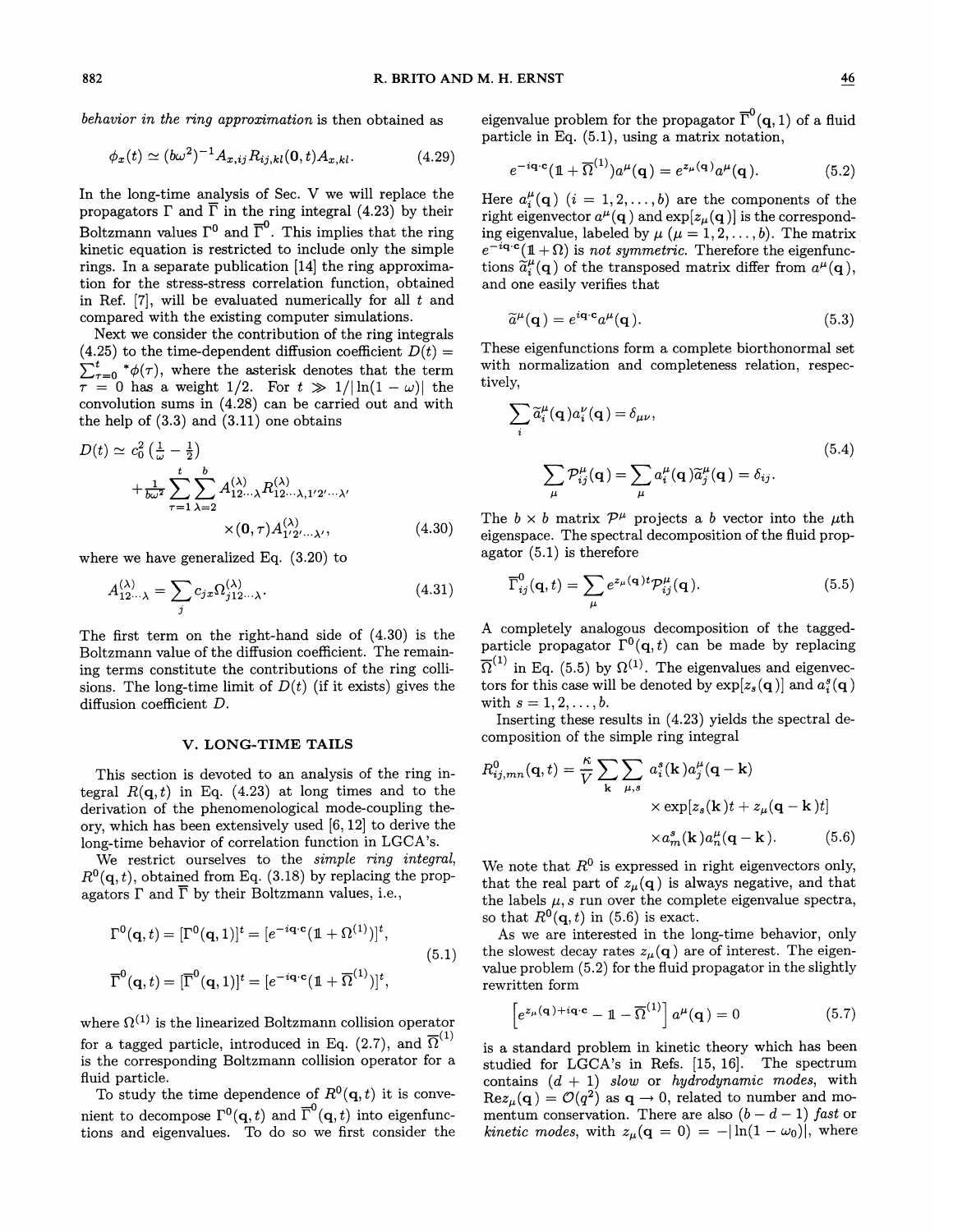$-\omega_0$  is a typical eigenvalue of  $\overline{\Omega}^{(1)}$ , so that  $z_\mu^{-1}$  is typically on the order of the mean free time  $t_{\text{MF}}$  between collisions among fluid particles.

To be specific, there are in athermal LGCA's two sound modes  $a_i^{\sigma}(\mathbf{q}) = (c_0 + \sigma \hat{\mathbf{q}} \cdot \mathbf{c}_i)/\sqrt{\mathcal{N}_{\sigma}}$  where  $z_{\sigma}(\mathbf{q}) = -ic_0\sigma q - \frac{1}{2}\gamma q^2$  (as  $\mathbf{q} \to 0$ ) with  $\sigma = \pm$  and  $(d-1)$ shear modes  $a_i^l(\mathbf{q}) = \hat{\mathbf{q}}_{\perp l} \cdot \mathbf{c}_i/\sqrt{\mathcal{N}_l}$  where  $z_l(\mathbf{q}) = -\nu q^2$  as  $q \to 0$  with  $l = 1, 2, \ldots, d-1$ . We have introduced the set  $\hat{\mathbf{q}} = \mathbf{q}/q$  and  $\hat{\mathbf{q}}_{\perp l}$   $(l = 1, 2, \ldots, d - 1)$  of orthonormal unit vectors, the kinematic viscosity  $\nu$ , and the sound damping constant  $\gamma$ . The normalization constants  $\mathcal{N}_{\sigma} = 2bc_0^2$ and  $\mathcal{N}_l = bc_0^2$  are chosen such that  $\sum_i a_i^{\mu}(\mathbf{q})a_i^{\nu}(\mathbf{q}) = \delta_{\mu\nu}$ as  $q \rightarrow 0$ , compatible with Eq. (5.4). For more details and explicit results we refer the reader to Ref. [15]. In principle there may exist also spurious conservation laws that give rise to slow modes at (large) wave numbers related to the centers of the planes (lines) bordering the Brillouin zone. However, the staggered modes do not couple to the long-time tail of the VACF of a tagged particle [6].

The eigenvalue spectrum of the tagged-particle propagator  $\Gamma^0$  has only one slow diffusion mode  $a_i^s(q)$  $(N_s)^{-1/2} = b^{-1/2}$  with  $z^s(q) = -Dq^2$  as  $q \to 0$ , which is related to conservation of tagged-particle number. The coefficient of self-diffusion  $D$  is given in Eq. (3.3). There are also  $(b-1)$  fast kinetic modes with  $z_s(\mathbf{q} = \mathbf{0}) =$ <br>-  $|\ln(1 - \lambda_0)|$ , where  $-\lambda_0$  is a typical eigenvalue on  $\Omega^{(1)}$ and  $z_s^{-1}$  is typically of the order of the mean free time  $t_0$ between collisions, suffered by the tagged particle. The times  $t_0$  and  $t_{mf}$  may be very different, depending on the density and on the collision rules.

To determine the long-time behavior  $(t \gg t_{mf}, t_0)$ of the ring integral (5.6) we restrict ourselves to the  $(d+1)$  hydrodynamic modes, labeled  $\mu = \{\sigma = \pm, l =$  $1, 2, \ldots, d-1$ , for the fluid particles and to the single diffusion mode, labeled  $s$ , for the tagged particle. The slow modes are in both cases linear combinations of collisional invariants, i.e.,  $\overline{\Omega}^{(1)} a^{\mu} = 0$  and  $\Omega^{(1)} a^s = 0$ . The contri butions to (5.6) of two slow modes with  $z_{\mu}(\mathbf{q}) + z_s(\mathbf{q}) =$  $\mathcal{O}(q^2)$  as  $\mathbf{q} \to 0$  yields the slow algebraic decay  $t^{-d/2}$ , the so-called long-time tails extensively discussed in the literature [17].

However, Eq. (5.6) does not yet have the precise form of the phenomenological mode-coupling theory [6], used as a starting point to discuss the long-time behavior of tagged-particle correlation functions, such as  $\langle v_x(t)v_x(0) \rangle$ . The subsequent long-time analysis pertains to the long-wavelength components of the tagged-particle propagator  $\Gamma_{ij}(\mathbf{q} \to 0, t)$ , in a subspace orthogonal to the diffusive mode  $a_i^s(\mathbf{q}) = 1/\sqrt{b}$ ,  $(\mathbf{q} \to 0)$ . For times  $t \gg t_{mf}$ ,  $t_0$  the tagged-particle propagator (4.22) can be transformed into

$$
\Gamma_{ij}(\mathbf{q} = \mathbf{0}, t) \simeq [(\mathbb{1} + \Omega^{(1)})^t]_{ij} + (1/\Omega^{(1)})_{ii'}\Omega^{(2)}_{i'i_1i_2}R^0_{i_1i_2,j_1j_2}(\mathbf{0}, t) + \chi\Omega^{(2)}_{j'j_1j_2}(1/\Omega^{(1)})_{j'j}, \qquad (5.8)
$$

where the same line of arguments was followed as in the transition from (4.27) to (4.28). Also note that the first

term on the right-hand side of (5.8) decays exponentially, and can therefore be neglected.

To further evaluate (5.8) we substitute (5.6) and use identity (C6),

$$
\Omega_{ijk}^{(2)} a_j^s a_k^\mu = -\frac{1}{f} \Omega_{ij}^{(1)} a_j^s a_j^\mu, \tag{5.9}
$$

where  $f = \rho/b$  is the reduced density, and  $a_j^s$  and  $a_j^{\mu}$  are linear combinations of collisional invariants. The identity holds for general LGCA's and general (including maximally random) tagged-particle collision rules. A proof of the identity is given in Appendix C.

The combination of  $(5.8)$  and  $(5.9)$  yields, for the longtime behavior of the tagged-particle propagator,

$$
\Gamma_{ij}(\mathbf{0},t) \simeq \left(\frac{1-f}{Vf}\right) \sum_{\mathbf{q},\mu} * a_i^s(\mathbf{q}) a_i^{\mu}(-\mathbf{q})
$$
  
 
$$
\times \exp[z_s(\mathbf{q})t + z_{\mu}(\mathbf{q})t]
$$
  
 
$$
\times a_j^s(\mathbf{q}) a_j^{\mu}(-\mathbf{q}), \quad (5.10)
$$

where the asterisk indicates that the  $\mu$  sum is restricted to hydrodynamic modes. This formula represents the mode-coupling theory for tagged-particle problems in LGCA's. With the help of Eqs.  $(3.2)$ ,  $(4.2)$ , and  $(5.10)$ we obtain for the long-time behavior of the VACF,

$$
\phi(t) = \frac{1}{V} \sum_{\mu} \sum_{\mathbf{q}} |A^{\mu}(\mathbf{q})|^2 e^{[z_s(q) + z_{\mu}(q)]t}, \quad (5.11)
$$

where the amplitudes  $A^{\mu}(\mathbf{q})$  are given by

$$
A^{\mu}(\mathbf{q}) = \sqrt{\frac{1-f}{bf}} \sum_{j} c_{jx} a_j^s(\mathbf{q}) a_j^{\mu}(-\mathbf{q}). \qquad (5.12)
$$

Explicit calculation of the amplitude yields

$$
A^{\sigma}(\mathbf{q}) = \sqrt{\frac{1-f}{2bf}} \sigma c_0 \hat{q}_x,
$$
  

$$
A^{l}(\mathbf{q}) = \sqrt{\frac{1-f}{bf}} \sigma c_0 \hat{q}_{\perp l,x}.
$$
 (5.13)

The long-time behavior of the VACF follows from  $(5.11)$ 

in the form  
\n
$$
\langle v_x(t)v_x(0) \rangle
$$
\n
$$
= \frac{(1-f)c_0^2}{b f V} \sum_{\mathbf{q}} \left[ \left( \frac{d-1}{d} \right) e^{-(D+\nu)q^2 t} + \frac{1}{d} \cos(c_0 qt) e^{-[D+(1/2)\gamma]q^2 t} \right],
$$
\n(5.14)

where the relation  $\sum_i c_{ix}^2 = bc_0^2$  has been used. The first term represents the contribution from the  $(d-1)$  shear modes combined with a self-diffusion mode, and gives the dominant long-time tail  $t^{-d/2}$  [3,6]. The second term gives the subleading contribution from a sound mode and the self-diffusion mode [18]. The transport coefficients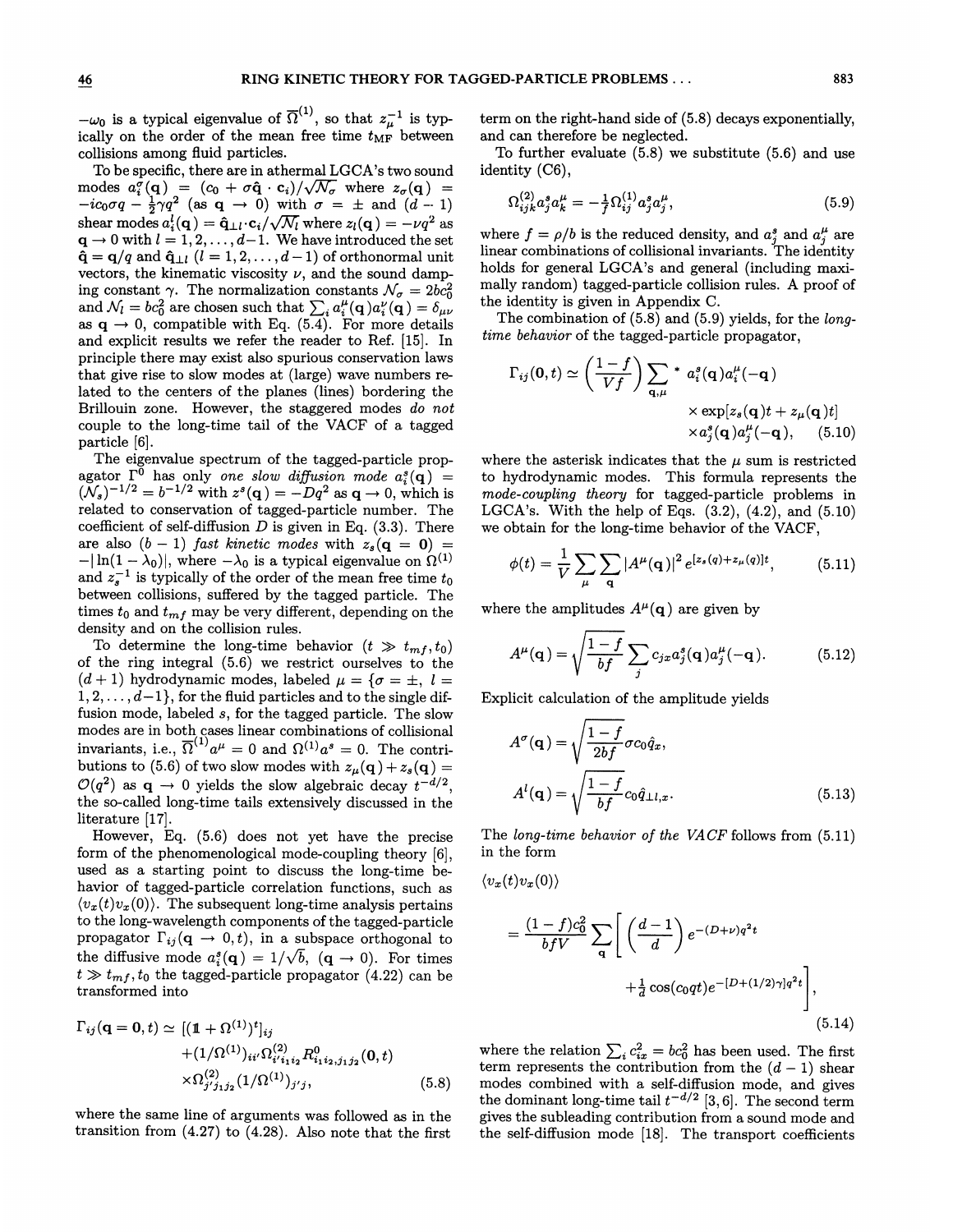are the self-diffusion coefficient  $D$ , the kinematic viscosity  $\nu$ , and the sound damping constant  $\gamma$ . Equation (5.14) is the starting point of the long-time tail calculations in one, two, three [18], and four dimensions [19]. The agreement between simulations and the mode-coupling result (5.14) is in general very good.

### VI. CONCLUSIONS

The main result of this paper can be summarized as follows. We have extended the lattice-gas kinetic theory for tagged-particle problems beyond the Boltzmann equation by including ring collisions [see Eqs. (4.25) and (4.26)]. This enables us to explain several properties of time correlation functions.

- (i) The excess correlations  $(3.18)$ – $(3.24)$  in the VACF of the three-dimensional FCHC model at short times, which are of purely geometric origin and induced by the slab geometry of the macroscopic periodicity cell. Agreement between theory [8] and simulations [4] is excellent.
- (ii) The long-time tail  $t^{-d/2}$  of the VACF, which is derived here directly from the ring kinetic equation for the lattice gas [see Eqs.  $(5.10)$  and  $(5.14)$ ].
- (iii) Intermediate-time behavior of the VACF in (4.22)— (4.26), that interpolates between the fast exponential decay of the Boltzmann theory and the slow algebraic decay of the long-time tails.
- (iv) The deviations (4.30) between the Boltzmann diffusion coefficient and the observed one for  $d > 2$ . In two dimensions, where  $D(t) \sim \ln t$  diverges for large t due to the  $1/t$  tail of the VACF, the renormalized diffusion coefficient (4.30) is only meaningful for intermediate-time regimes (say up to 1000 free times; see [20]). In the fluid-type models, discussed here, the renormalization of the Boltzmann or bare diffusion coefficient by ring collisions is small in the intermediate-time regime. However, in model with backscattering (see [9] and [10]) the renormalized diffusion coefficient may be only a factor 2 smaller than its Boltzmann value.

#### ACKNOWLEDGMENTS

It is a pleasure to thank J.W. Dufty, D. Frenkel, M. van der Hoef, and G.A. van Velzen for many stimulating and clarifying discussions. R.B. acknowledges support from a DGICYT Project No. PB88-0140 and M.H.E from a NATO Collaborative Research Grant.

## APPENDIX A: EXCESS CORRELATIONS IN QUASI-TWO-DIMENSIONAL MODELS

In this appendix we will calculate the excess velocity autocorrelation function for the FCHC model when the system is contained in a periodic volume of size  $L \times L \times$ 

 $2 \times 2$  with two spatial periods equal to 2. The excess correlation function (3.18) for such system contains not only terms coming from  $\Omega^{(2)}$  as in Eq. (3.9), but also from  $\Omega^{(3)}$ . The  $\Omega^{(2)}$  contribution has been analyzed in Sec. III, but the number of contributing pairs is different. Here, condition  $\delta(\mathbf{c}_{j_1}, \mathbf{c}_{j_2})$  can be satisfied either throug the fourth or the third dimension. The total number of pairs is 24, 8 of which give a nonvanishing contribution, which yields an extra factor of 2 in Eq. (3.23). Denoting the contribution from  $\Omega^{(3)}$  by  $\phi_x^{(3)}(2)$ , we have

$$
\phi_x^{(3)}(2) = V \sum_{\mathbf{r},ij} c_{ix} c_{jx} \Omega_{ii_1 i_2 i_3}^{(3)} \Omega_{jj_1 j_2 j_3}^{(3)}
$$

$$
\times \left\langle S_i^{-1} \nu_{i_1}(\mathbf{r}) S_i^{-1} \delta n_{i_2}(\mathbf{r}) S_i^{-1} \delta n_{i_3}(\mathbf{r}) \right\rangle
$$

$$
\times S_{j_1} \nu_{j_1}(0) S_{j_2} \delta n_{j_2}(0) S_{j_3} \delta n_{j_3}(0) \Big\rangle.
$$
(A1)

On account of the properties of the  $\Omega$ 's, the average in Eq. (Al) has to be factorized in pairs, giving

$$
\frac{2\kappa^2}{bV}\delta_{i_1j_1}\delta_{i_2j_2}\delta_{i_3j_3}\delta(\mathbf{r}, \mathbf{c}_i + \mathbf{c}_{j_1})\delta(\mathbf{c}_{j_1}, \mathbf{c}_{j_2})\delta(\mathbf{c}_{j_2}, \mathbf{c}_{j_3}) \quad (A2)
$$

under the summation sign. Equation  $(A2)$  is nonvanishing if

$$
c_{j_1} = c_{j_2} \pm 2e_3, \quad c_{j_2} = c_{j_3} \pm 2e_4.
$$
 (A3)

Both pairs cannot be equal to the same  $e_n$  because it would yield  $c_{j_{\alpha}} = c_{j_{\beta}}$  for a pair  $\alpha, \beta$ , and then  $\Omega^{(3)}$ vanishes. Condition  $(A3)$  can be satisfied in the slab of size  $L \times L \times 2 \times 2$  by the triplet:

$$
\mathbf{c}_{j_1} = (0, 0, 1, -1), \quad \mathbf{c}_{j_2} = (0, 0, 1, 1), \quad \mathbf{c}_{j_3} = (0, 0, -1, 1) \tag{A4}
$$

and by a triplet with all the signs reversed. Evaluation of  $c_{ix}\Omega_{ii_1i_2i_3}^{(3)}$  can be carried out in similar fashion as in Appendix B, but will not be presented here.

#### APPENDIX B: EVALUATION OF  $h$  AND  $g$

This appendix is devoted to the calculation of the factors  $g(f, b)$  and  $h(f, b)$  appearing in Eq. (3.21). In order to determine the quantity  $A_{kl}$ , defined in (3.20), we calculate first

$$
\mathcal{A}(n,\nu) = \sum_{i} \mathbf{c}_{i} I_{i}(n,\nu) \tag{B1}
$$

and perform afterwards a fluctuation expansion (2.7) to obtain  $A_{kl}$ .

Consider a  $[p]$ -tuple tagged-particle collision  $(p \geq 2)$ in a noninteracting fluid [see below (3.20)]. There are two contributions to the collision operator  $I_i$  from this collision, a loss term in which a tagged particle in the channel  $i$  scatters into other channels, and a  $gain\ term,$ with the opposite effect. They are represented by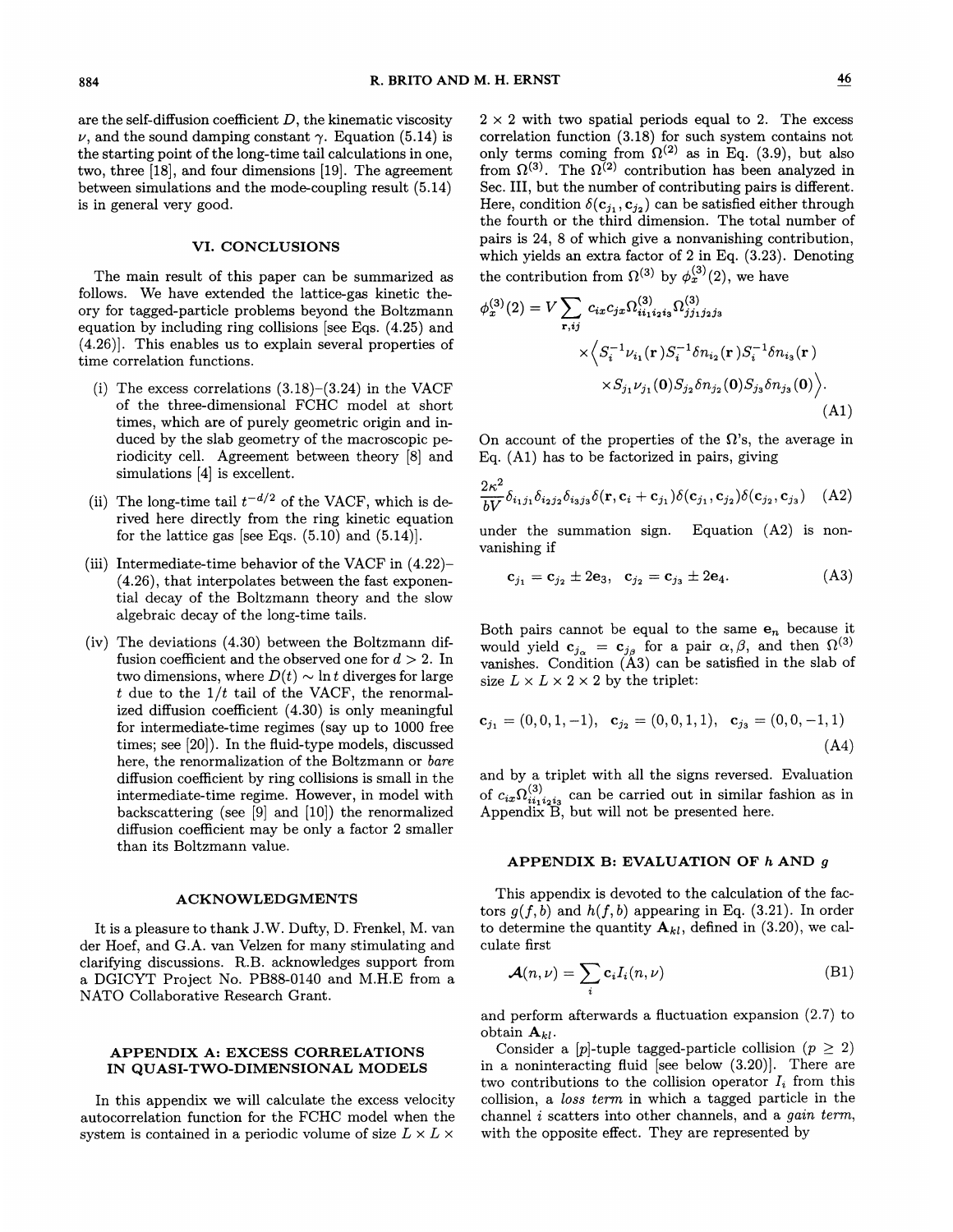$$
I_i^{(p)}(n,\nu) = \left\{ -\nu_i n(|p|-i) + \frac{1}{p} \sum_{j \in [p]} \nu_j n(|p|-j) \right\} \overline{n}([b]-[p]), \quad (B2)
$$
  
where  $n([p]) \equiv \prod_{i \in [p]} n_i$ . The factor  $\overline{n}([b]-[p])$  guarantees  
that the channels  $[b]-[p]$  are indeed empty in the *p*-tuple

collision. The factor  $1/p$  is a consequence of the maximally random collision rules and expresses that on the average a fraction  $1/p$  of the tagged particles is scattered into any velocity channel of the set [p]. By considering

and possible collisions we obtain  
\n
$$
I_i(n,\nu) = \sum_{p=2}^{b} \sum_{[p] \subset [b]} * \left\{ -\nu_i n([p] - i) + \frac{1}{p} \sum_{j \in [p]} \nu_j n([p] - j) \right\} \overline{n}([b] - [p]),
$$
\n(B3)

where the  $[p]$  sum runs over all possible ways to choose the  $p$  particles out of  $b$  velocities, and the asterisk indicates the constraint that  $i \in [p]$ .

We multiply (B3) by  $c_i$  and sum over *i*. Next we inter-

$$
\mathcal{A}(n,\nu) = \sum_{p=2}^{b} \sum_{[p] \subset [b]} \sum_{i \in [p]} \left[ \frac{1}{p} \sum_{j \in [p]} \mathbf{c}_{j} - \mathbf{c}_{i} \right] \times \nu_{i} n([p] - i) \overline{n}([b] - [p]). \quad (B4)
$$

By interchanging summations again we finally obtain

$$
\mathcal{A}(n,\nu) \equiv \sum_{i} \mathcal{A}_i(n)\nu_i,
$$
  

$$
\mathcal{A}_i(n) = \sum_{l=1}^{b-1} \sum_{[l] \subset [b-1]} \left[ \frac{1}{l+1} \sum_{j \in [l]} \mathbf{c}_j - \frac{l}{l+1} \mathbf{c}_i \right]
$$
  

$$
\times n([l]) \overline{n}([b] - [l] - i).
$$
 (B5)

A fluctuation expansion with  $n_i = f + \delta n_i$ , similar to  $(2.7)$ , defines the coefficients  $A_i$ ,  $A_{ij}$ , etc.,

$$
\mathcal{A}_i(n,\nu) = \mathbf{A}_i \nu_i + \mathbf{A}_{ij} \nu_i \delta n_j + \cdots, \tag{B6}
$$

where summation convention for repeated indices is implied. The first coefficient is  $A_i = \mathcal{A}_i(f)$ . Expanding (B5) to linear order in  $\delta n$  gives then

$$
\sum_{m \neq i} \mathbf{A}_{im} \delta n_m = \sum_{l=1}^{b-1} \sum_{[l] \subset [b-1]} \frac{1}{l+1} \Biggl[ \sum_{j \in [l]} c_j - lc_i \Biggr] \Biggl[ \sum_{m \in [l]} \delta n_m f^{l-1} (1-f)^{b-l-1} - \sum_{m \in [b]-[l]-i} \delta n_m f^l (1-f)^{b-l-2} \Biggr], \tag{B7}
$$

where the first term comes from  $n([l])$  and the last from  $\overline{n}([b] - [l] - i)$ . By pulling out the sum over  $\delta n_m$  we obtain

$$
\sum_{m \neq i} \mathbf{A}_{im} \delta n_m = \sum_{m \neq i} \delta n_m \left\{ \sum_{l=1}^{b-1} \sum_{[l-1] \subset [b-2]} \frac{1}{l+1} \left[ \sum_{j \in [l]} \mathbf{c}_j + \mathbf{c}_m - lc_i \right] f^{l-1} (1-f)^{b-l-1} - \sum_{l=1}^{b-1} \sum_{[l] \subset [b-2]} \frac{1}{l+1} \left[ \sum_{j \in [l]} \mathbf{c}_j - lc_i \right] f^l (1-f)^{b-l-2} \right\}.
$$
\n(B8)

Finally we make the j sum the outer sum, use the relation  $\sum_j \mathbf{c}_j = 0$  and obtain

$$
\mathbf{A}_{im} = -\sum_{l=1}^{b-1} \sum_{[l-2] \subset [b-3]} (\mathbf{c}_{i} + \mathbf{c}_{m}) \frac{1}{l+1} f^{l-1} (1-f)^{b-l-1} + \sum_{l=1}^{b-1} \sum_{[l-1] \subset [b-2]} (\mathbf{c}_{m} - lc_{i}) \frac{1}{l+1} f^{l-1} (1-f)^{b-l-1} + \sum_{l=1}^{b-1} \sum_{[l-1] \subset [b-3]} (\mathbf{c}_{i} + \mathbf{c}_{m}) \frac{1}{l+1} f^{l} (1-f)^{b-l-2} + \sum_{l=1}^{b-2} \sum_{[l] \subset [b-2]} \mathbf{c}_{i} \frac{l}{l+1} f^{l} (1-f)^{b-l-2}.
$$
\n(B9)

The summand no longer depends on the set variable [r] with  $r = l, l - 1, l - 2$  and the summation may be performed with the help of

$$
\sum_{[a] \subset [b]} 1 = \binom{b}{a}.\tag{B10}
$$

We collect the terms with  $c_i$  and  $c_m$  in (B9) and define the intermediate variables  $\alpha$  and  $\beta$  as

$$
\mathbf{A}_{im} = \alpha \mathbf{c}_i + \beta \mathbf{c}_m, \tag{B11}
$$

to obtain

$$
\alpha = (1 - f)^{b-2} \sum_{l=0}^{b-3} \frac{1}{(l+1)(l+2)} \binom{b-3}{l} x^l,
$$
\n(B12)

$$
\beta = \frac{(1-f)^{b-2}}{f} \sum_{l=1}^{b-2} \frac{1}{l+1} \begin{pmatrix} b-3 \\ l-1 \end{pmatrix} x^l
$$

to find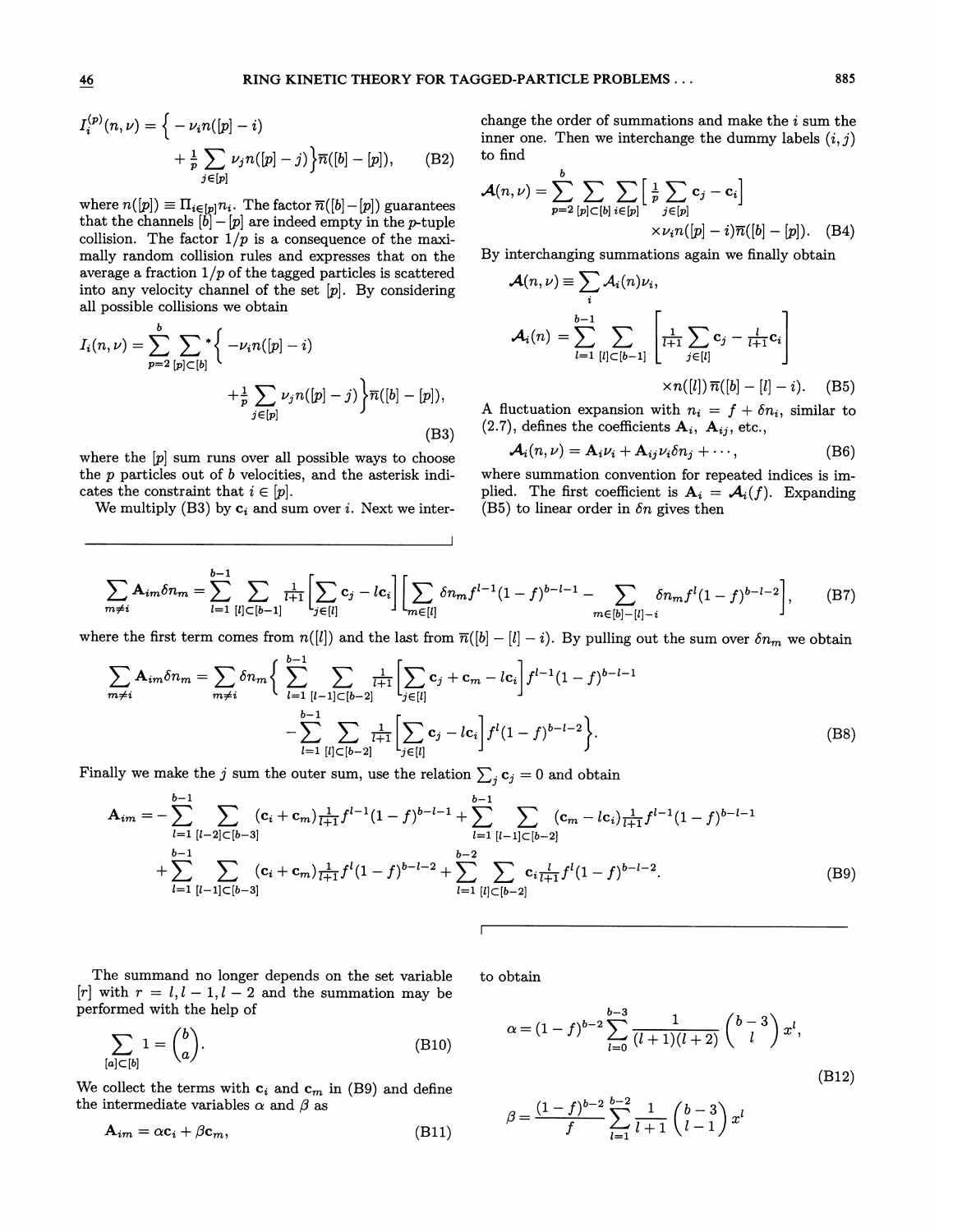with  $x = f/(1-f)$ . After lengthy but straightforward algebra (B12) gives

$$
\alpha = -\frac{1 - f}{(b - 1)(b - 2)f^2}
$$
  
 
$$
\times [1 - (b - 1)(1 - f)^{b - 2} + (b - 2)(1 - f)^{b - 1}]
$$
  

$$
\beta = -\frac{1}{(b - 1)(b - 2)f^2} [1 - (b - 1)f - (1 - f)^{b - 1}],
$$

and the result (3.22) follows.

### APPENDIX C: DERIVATION OF EQ. (5.9)

Consider a multiple collision involving a tagged particle. The set of  $[p]$  input particles, chosen out of  $[b]$ scatters into a set  $[p^*]$ , and the tagged particle, labeled  $i \in [p]$ , scatters into  $i^* \in [p^*]$ . Then, we can write the collision operator as

b

$$
I_i(n,\nu) = \sum_{p=2}^{b} \sum_{[p] \subset [b]} \{ -\nu_i n([p] - i)\overline{n}([b] - [p]) + \nu_i \cdot n([p^*] - i^*)\overline{n}([b] - [p^*]) \}.
$$
\n(C1)

Expansion to linear order in  $\delta n$  yields explicit expressions for  $\Omega^{(1)}$  and  $\Omega^{(2)}$ , which are independent of the detailed collision rules:

$$
I_i(n,\nu) = \Omega_{ij}^{(1)} \nu_j + \Omega_{ij}^{(2)} \nu_j \delta n_l + \cdots = \sum_{p=2}^b \sum_{[p] \subset [b]} \{-\nu_i + \nu_{i^*}\} f^{p-1} (1-f)^{b-p} + \sum_{p=2}^b \sum_{[p] \subset [b]} \left\{ \left[ -\nu_i \sum_{m \in [p]-i} \delta n_m + \nu_{i^*} \sum_{[p^*]-i^*} \delta n_{m^*} \right] (1-f) + \left[ \nu_i \sum_{m \in [b]-[p]} \delta n_m - \nu_{i^*} \sum_{[p^*]-[p^*]} \delta n_{m^*} \right] f \right\} f^{p-2} (1-f)^{b-p-1}.
$$
 (C2)

(B13)

In Eq. (5.9) we need the operators  $\Omega^{(s)}$  (s = 1, 2) acting on products of collisional invariants. We therefore replace  $\nu_i \Rightarrow a_i^s = 1$  and  $\delta n_i \Rightarrow a_i = \{1, c_i\}$  with the result

$$
\Omega_{ijl}^{(2)} a_j^s a_l = \sum_{p=2}^b \sum_{[p] \subset [b]} \left\{ \left[ -\sum_{m \in [p]-i} a_m + \sum_{m \in [p^*]-i^*} a_m^* \right] (1-f) + \left[ \sum_{m \in [b]-[p]} a_m - \sum_{m \in [b]-[p^*]} a_m^* \right] f \right\} f^{p-2} (1-f)^{b-p-1} . \tag{C3}
$$

As  $a_m$  is conserved in any collision, it follows that

$$
\sum_{m \in [p]} a_m = \sum_{m \in [p^*]} a_m^*.
$$
\n<sup>(C4)</sup>

Therefore the second term in (C3) cancels exactly, yielding

$$
\Omega_{ijl}^{(2)} a_j^s a_l = \sum_{p=2}^b \sum_{[p] \subset [b]} f^{p-2} (1-f)^{b-p} \left[ a_i - a_i^* \right]. \tag{C5}
$$

By comparison with the term  $\Omega_{ij}^{(1)}\nu_j$  in (C2), with  $\nu_j$  replaced by  $a_j^s a_j$ , we obtain the desired identity

$$
\Omega_{ijk}^{(2)} a_j^s a_k^{\mu} = -\frac{1}{f} \Omega_{ij}^{(1)} a_j^s a_j^{\mu},\tag{C6}
$$

which will be used in the body of the paper to derive the mode-coupling theory.

- Permanent address: Facultad de Ciencias Fisicas, Universidad Complutense, 28040-Madrid, Spain.
- t Permanent address: Institute for Theoretical Physics, University of Utrecht, P.O.B. 80006, 3508 TA Utrecht, The Netherlands.
- [1] Lattice Gas Methods for Partial Differential Equations, edited by G.D. Doolen, reprint volume (Addison-Wesley,

Reading, MA, 1990).

- [2] U. Frisch, D. d'Humières, B. Hasslacher, P. Lallemand, Y. Pomeau, and J.P. Rivet, Complex Syst. 1, 649 (1987); see also [1], p. 75.
- [3] D. Frenkel and M.H. Ernst, Phys. Rev. Lett. 63, 2165 (1989).
- [4] M.A. van der Hoef and D. Frenkel, Physica D 47, 191